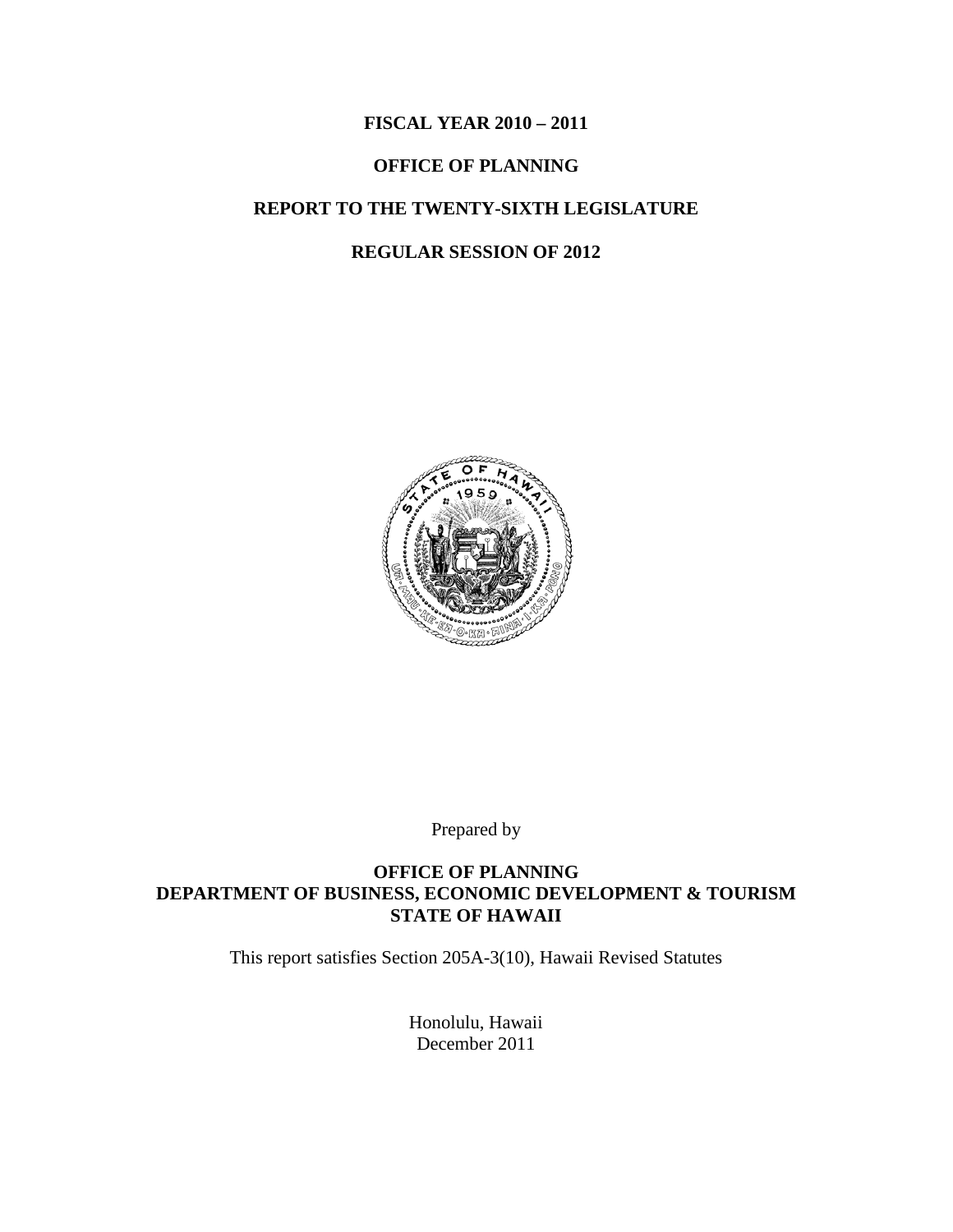|      | <b>TABLE OF CONTENTS</b> |  |  |  |
|------|--------------------------|--|--|--|
| I.   |                          |  |  |  |
| II.  |                          |  |  |  |
| Ш.   |                          |  |  |  |
|      | A.                       |  |  |  |
|      | <b>B.</b>                |  |  |  |
|      | $\mathbf{C}$ .           |  |  |  |
|      | D.                       |  |  |  |
|      | E.                       |  |  |  |
|      | F <sub>r</sub>           |  |  |  |
|      | G.                       |  |  |  |
|      | H.                       |  |  |  |
|      | I.                       |  |  |  |
|      | J.                       |  |  |  |
|      | Κ.                       |  |  |  |
| V.   |                          |  |  |  |
|      | A.                       |  |  |  |
|      | <b>B.</b>                |  |  |  |
|      | $\mathcal{C}$ .          |  |  |  |
|      | D.                       |  |  |  |
|      | Ε.                       |  |  |  |
| V.   |                          |  |  |  |
| VI.  |                          |  |  |  |
| VII. |                          |  |  |  |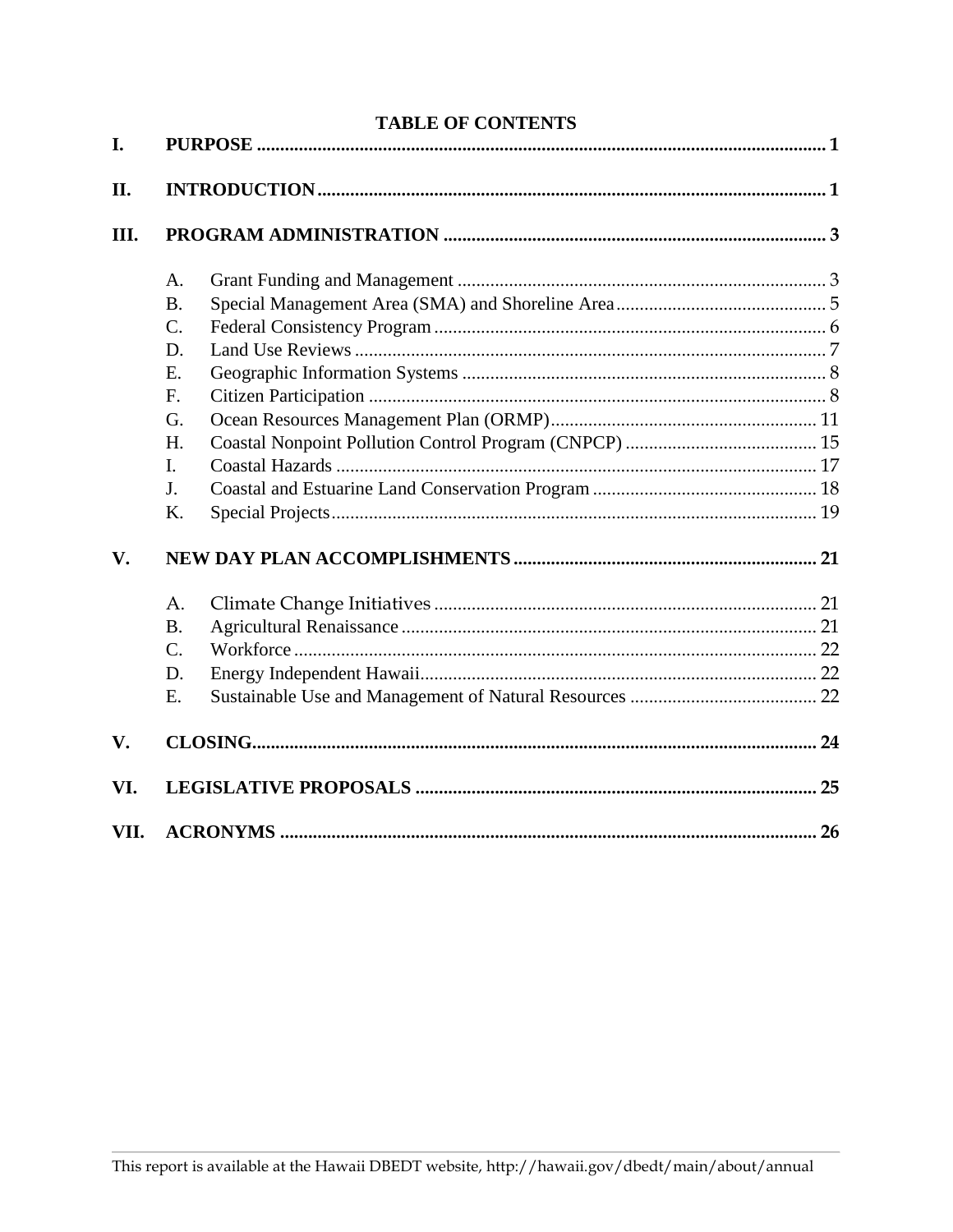#### **ANNUAL REPORT TO THE TWENTY-SIXTH LEGISLATURE OFFICE OF PLANNING REGULAR SESSION OF 2012**

#### **I. PURPOSE**

<span id="page-2-0"></span>Section 205A-3(10), Hawaii Revised Statutes (HRS), requires the Office of Planning (OP) to prepare an annual report on the Hawaii Coastal Zone Management (CZM) Program for submittal to the Governor and Legislature. Due to the integrated nature of statewide planning, this report describes the Office of Planning's office wide activities and accomplishments for the period July 1, 2010 to June 30, 2011. The report represents a vehicle for informing the Legislature of programmatic accomplishments, issues, and needs. The report also provides the community with descriptions of programmatic activities.

#### **II. INTRODUCTION**

<span id="page-2-1"></span>The State of Hawaii, Office of Planning (OP), gathers analyzes, and provides information to the Governor to assist in the overall analysis and formulation of state policies and strategies. The purpose of the OP is to (1) provide central direction and cohesion in the allocation of resources and effectuation of State activities and programs, and (2) effectively address current or emerging issues and opportunities. OP works closely with local, State, and federal governmental agencies, the University of Hawaii; and various community stakeholders to achieve these objectives.

Although OP is divided into two divisions, the Land Use Division and Planning Division, the programs within each division interact extensively. This sharing concept is necessary for expediency, consistency and extends beyond the purchase and use of general office supplies and equipment rentals. The various programs within the different divisions of OP work together and rely on the expertise of each program to provide a comprehensive bank of resources and to ensure an integrated statewide planning system. In a comprehensive planning manner, all programs within OP share the responsibility of preparing legislation and testimony on bills and resolutions, ensuring program integration within OP and the State; coordinating with local, state, and federal governments and community stakeholders; and providing the administration with land use planning expertise.

The Land Use Division (LUD) of OP represents the State's interests and position on quasijudicial proceedings before the State Land Use Commission (LUC) regarding boundary amendment petitions. The LUD evaluates boundary amendment petitions to assure that it (1) is consistent with State regulatory requirements and (2) provides mitigation that addresses reasonably foreseeable impacts of a proposed project on State resources. The LUD also reviews and comments on special permit petitions involving land less than 15 acres in which a county planning commission rules on "unusual and reasonable uses" within agricultural and rural districts other than those for which the district is classified.

The Planning Division of OP, includes the Coastal Zone Management (CZM) Program, Special Plans Program, and the Geographic Information Systems (GIS) Program. The CZM Program was enacted as the State's policy umbrella for facilitating and assuring interrelated and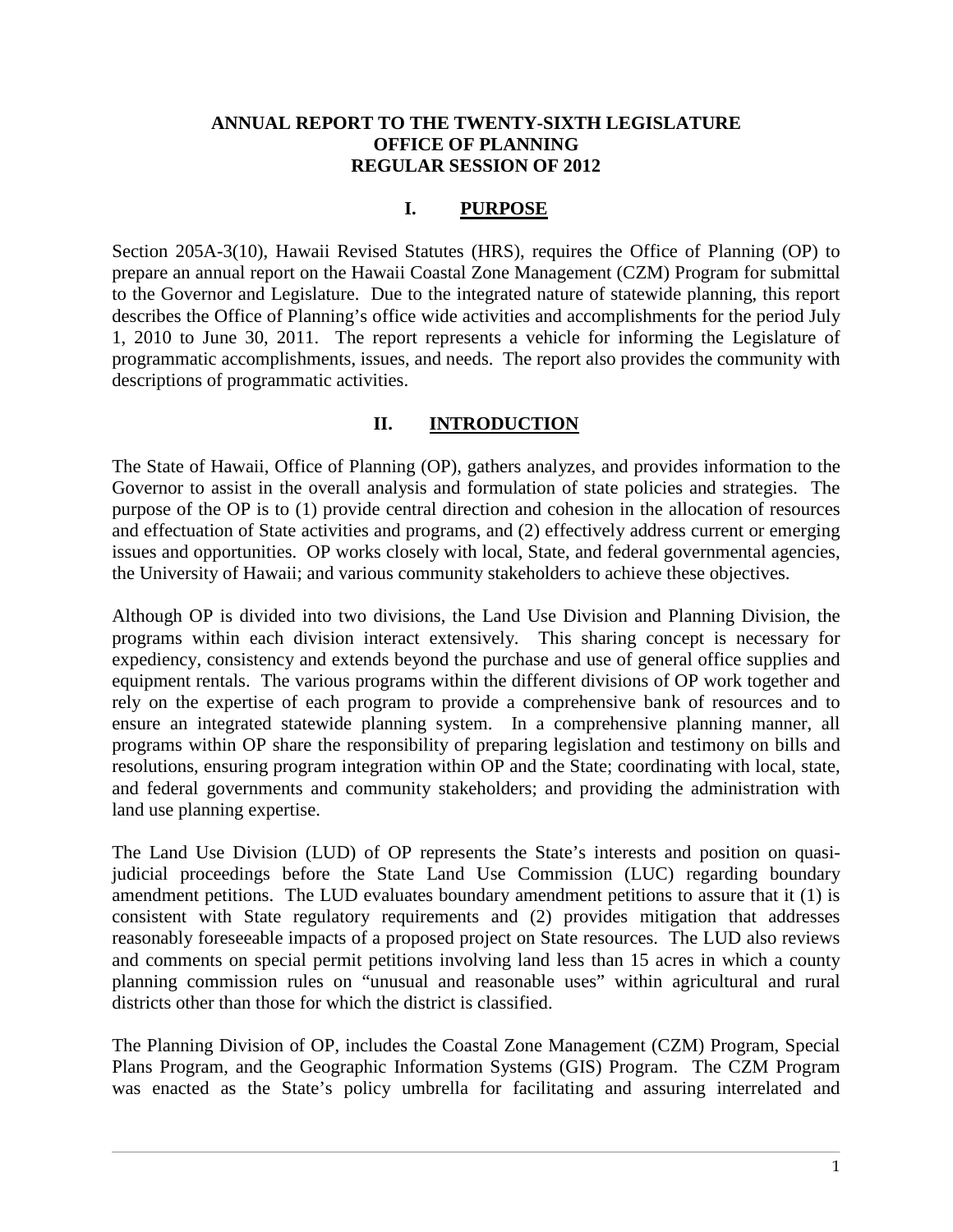comprehensive coastal resource management. The CZM Program is the guiding perspective for the design and implementation of allowable land and water uses and activities throughout the State. The Hawaii CZM law, Section 205A, HRS, is the State's framework for assuring good resource management practices. Rather than duplicating or usurping the authorities and responsibilities of the State and county agencies, the Hawaii CZM law builds upon them to form a team or network. The CZM Program network has working relationships with over 30 federal, State, and county agencies, as well as businesses, environmental organizations, educational institutions, non-profit organizations, special interest organizations, and the general public. To effectuate the network concept, the CZM law requires legal and operational compliance. Within the scopes of their authorities, all State and county agencies must assure their statutes, ordinances, rules, and actions comply with the CZM Program objectives and policies. In this way, the State and county agencies are bound by the CZM statute and must help carry out the multi-functional purposes and requirements of the CZM Program.

The Special Plans Program, at the discretion of the Director of OP, is tasked with carrying out the functions of OP related to statewide planning under the Hawaii State Planning Act. This Program conducts statewide planning and coordination and policy analysis to address critical areas of concern affecting the direction, rate and character of growth (primarily land use and economic growth). Various tasks include preparation of legislation and testimony on bills and resolutions; preparation on the Hawaii Statewide Comprehensive Economic Development Strategy and other policy reports; and reviews and comments on proposed changes to the Hawaii State Plan.

The Geographic Information System (GIS) Program leads a coordinated, multi-agency effort to create a digital library of geographic data of Hawaii to improve government efficiency by facilitating data accessibility and eliminating the development of redundant databases. The GIS Program provides leadership and coordination among the various state agency GIS users. The GIS Program maintains the State's centralized GIS database, which consists of approximately 180 data layers, over 100 of which are available for download at the State GIS web site, also maintained by the GIS Program (www.hawaii.gov/dbedt/gis). The GIS Program has coordinated or participated in the acquisition and/or licensing of a variety of data sets, including SPOT, IKONOS and WorldView 2 satellite data, Digital Ortho Quarter Quads, and a neighbor island parcel database. The CZM Program contributed funding for several of these key datasets, most recently, the WorldView 2 data, which was delivered in April, 2011. These and other data layers housed on the GIS server are available for use by all State agencies, and in fact the system has over 200 registered users (assigned logons and password) from 10 State agencies. Finally, the GIS Program has created several interactive web mapping services, which are available to the public via the Statewide GIS web site.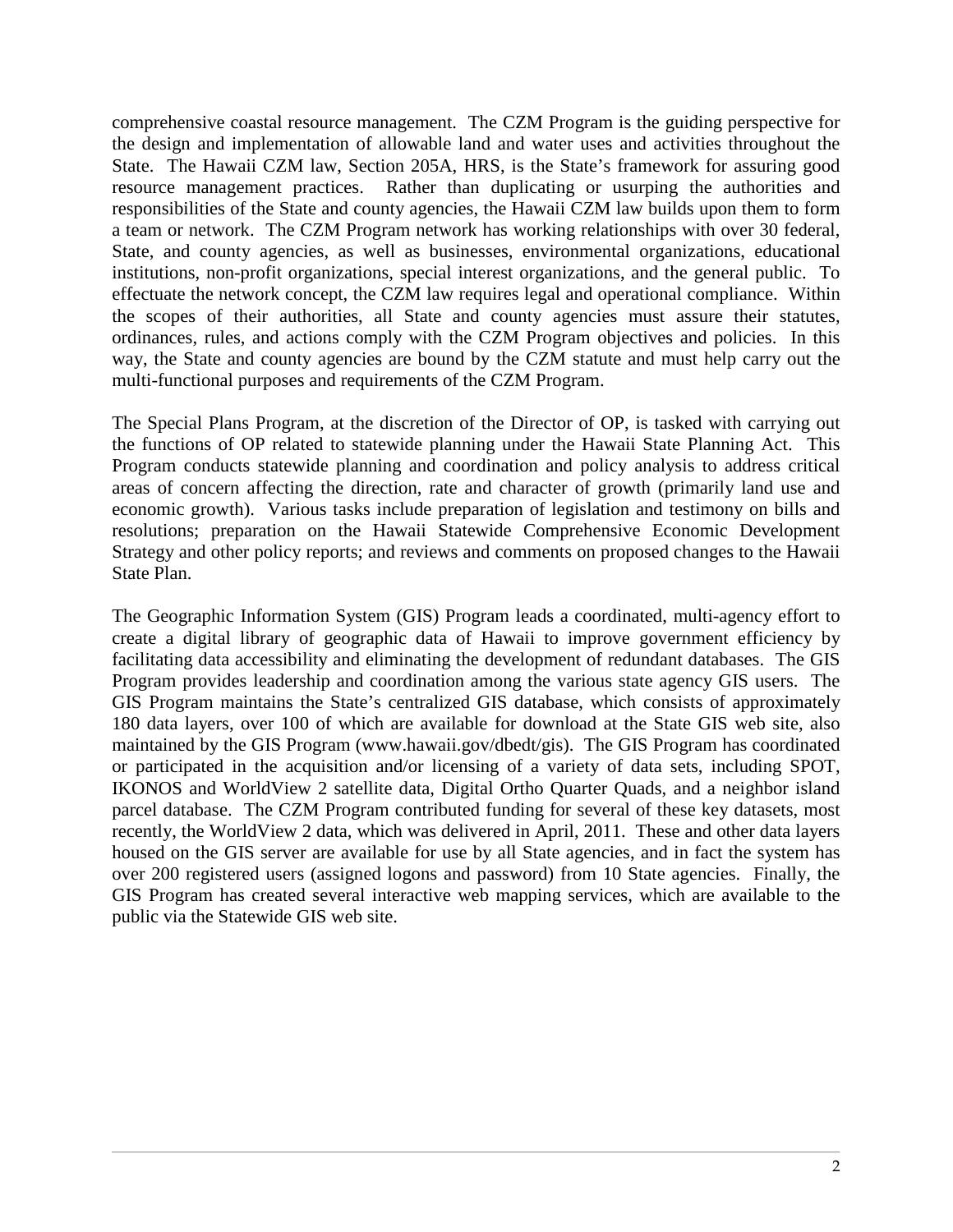### **III. PROGRAM ADMINISTRATION**

<span id="page-4-0"></span>Office of Planning provides a guide to the development of Hawaii through a continuous process of comprehensive, long-range, and strategic planning. The purpose of this planning process is to meet the physical, economic, and social needs of Hawaii's people, and provide for the wise use of Hawaii's resources in a coordinated, efficient, and economical manner. This includes the conservation of natural, environmental, recreational, scenic, historic, and other limited and irreplaceable resources which are required for future generations. The State statutory authority of the Office of Planning is derived from Chapters 205, 205A, 225M and 226 of the Hawaii Revised Statutes (HRS).

HRS Chapter 205, Land Use Commission. The Commission is an independent board of nine members who make quasi-judicial determinations about what lands in the State should be placed into one of the four State land use districts: urban, rural, agricultural, and conservation. OP is required to appear in every case as a party to make recommendations based on the criteria for boundary designations. OP also comments on petitions for special use permits and important agricultural lands designations.

HRS Chapter 205A, Coastal Zone Management. OP is the lead agency under the federal Coastal Zone Management Act of 1972, as amended. The CZM Program is funded through a cooperative agreement with the National Oceanic and Atmospheric Administration (NOAA), Office of Ocean and Coastal Resource Management (OCRM). The CZM Program provides guidance and funding to counties to support their administration of the special management area permitting process, prepares and updates the Ocean Resources Management Plan, administers the Coastal Estuarine and Land Conservation Program, and evaluates federal actions for compliance with the Coastal Zone Management Act (CZMA).

HRS Chapter 225M, State Planning. This statute spells out the core functions of OP. OP is charged by the legislature with eight specific activities: (1) state comprehensive planning and program coordination, (2) strategic planning, (3) planning coordination and cooperation, (4) statewide planning and geographic information system (GIS), (5) land use planning, (6) coastal and ocean policy management, (7) regional planning and studies, and (8) regional, national, and international planning.

HRS Chapter 226, Hawaii State Planning Act. Under this Act, OP is charged with providing technical assistance in administering the Act. The Hawaii State Planning Act was adopted in 1978 for the following purposes: (1) improve the planning process in the State, (2) increase the effectiveness of government and private actions, (3) improve coordination among different agencies and levels of government, (4) provide for wise use of Hawaii's resources, and (5) guide the future development of the State.

### <span id="page-4-1"></span>**A. Grant Funding and Management**

OP manages federal and State funds in order to implement the statutory requirements of OP. During the reporting period, approximately 80 percent of OP's budget was comprised of federal funds. In order to receive these funds, OP leverages general funds appropriated by the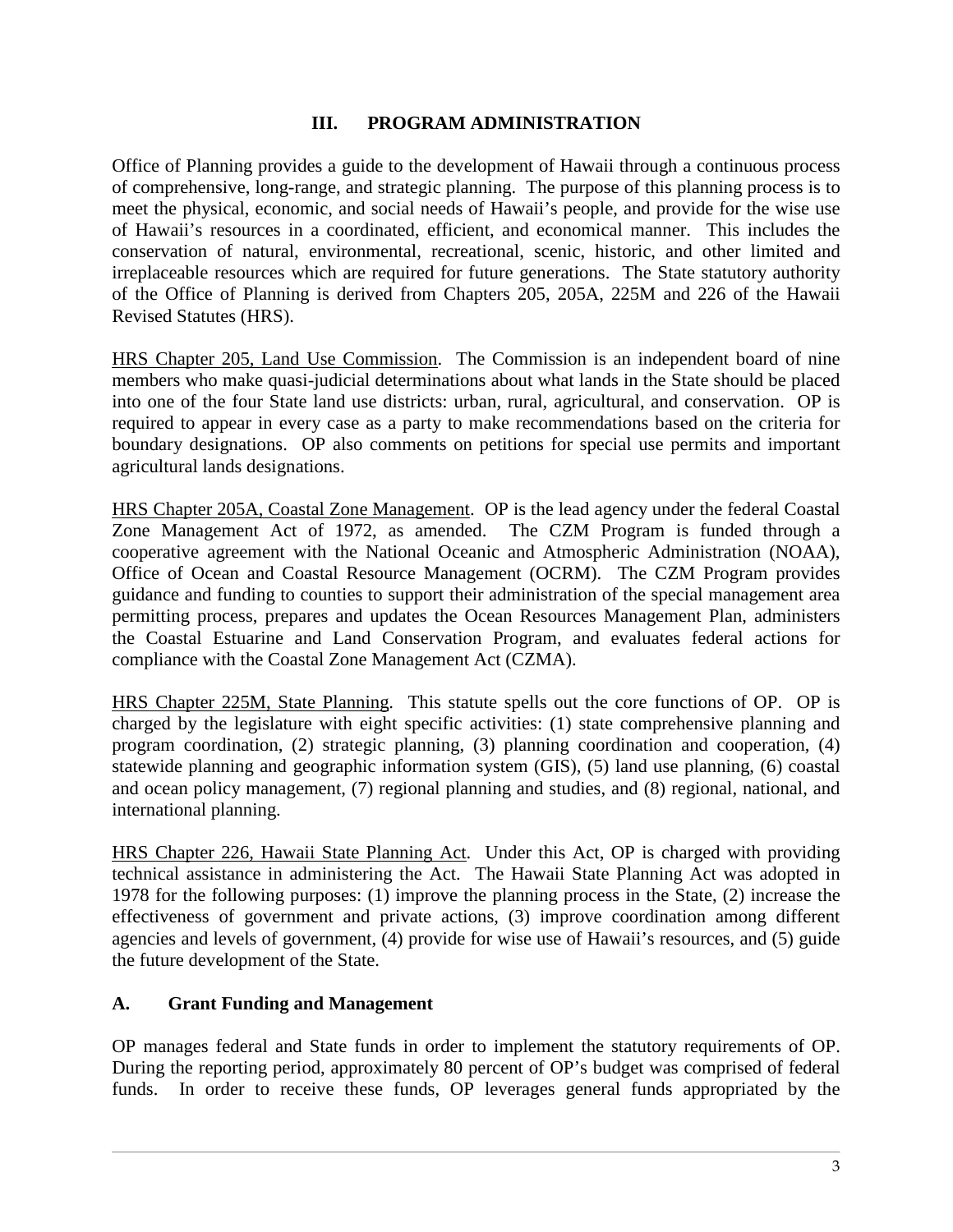legislature and in-kind contributions of general funded staff. Due to the reduction of general funds and general funded staff over time, OP cannot leverage additional federal grant opportunities without addition general fund appropriations or in-kind contributions from thirdparty, non-federal partners.

These funds are dispersed annually through federal CZM cooperative agreement awards from the NOAA for basic program administration, program enhancement, and implementation of approved polluted runoff management measures.

- **1. Section 306 Program Administration:** During this reporting period OP received approximately \$1,844,000 in NOAA Section 306 grant funds. These funds are mainly utilized to underwrite most Hawaii CZM Program administration costs. The funds require a one-to-one non-federal match and support State and county CZM Program personnel and important projects. A limited amount of State funds to help match the federal funds is provided in the State budget. However, due to the significant reductions in State funds, Hawaii requires the use of other non-federal funds and services-in-kind to meet the match requirement. The decline in State matching funds has been raised as a concern by the federal government. The State's reliance on federal funds for State civil service positions is a major federal concern, because it detracts from using federal CZM funds for priority Program-related projects.
- **2. Section 309 Coastal Zone Enhancement Grant Program:** During this reporting period, OP received approximately \$174,000 in NOAA Section 309 enhancement grants. This grant program encourages states to develop program changes in one or more of the nine designated coastal zone enhancement areas to achieve certain national objectives. The enhancement areas include wetlands, public access, coastal hazards, cumulative and secondary impacts, energy and government facility siting, marine debris, ocean resources, special management planning, and aquaculture. Although Section 309 funds do not require a state match, they must be used for activities that enhance specified CZMA objectives which result in a measurable program change (i.e., amendement of rules, laws, etc.).
- **3. Section 310 Technical Assistance for the Coastal Nonpoint Pollution Control Program (CNPCP) Implementation:** Through the Section 310 Technical Assistance grant, Congress appropriates 1:1 matching funds to help state CZM Programs implement their CNPCP. Although OP did not receive any Section 310 program funds during this reporting period, the CZM Program continued to expend funds for the implementation of federally-approved management measures of the State's CNPCP.
- **4. U.S. Economic Development Administration (EDA).** Special Plans Branch of OP is working with the State Department of Agriculture to address food self-sufficiency through a \$100,000 grant award from the U.S. Economic Development Administration (EDA). With OP's completion of the 2010 Hawaii Statewide Comprehensive Economic Development Strategy (CEDS), the State of Hawaii now has a planning process to develop a framework required for projects applying for EDA funding to strengthen the economic environment in communities of the State.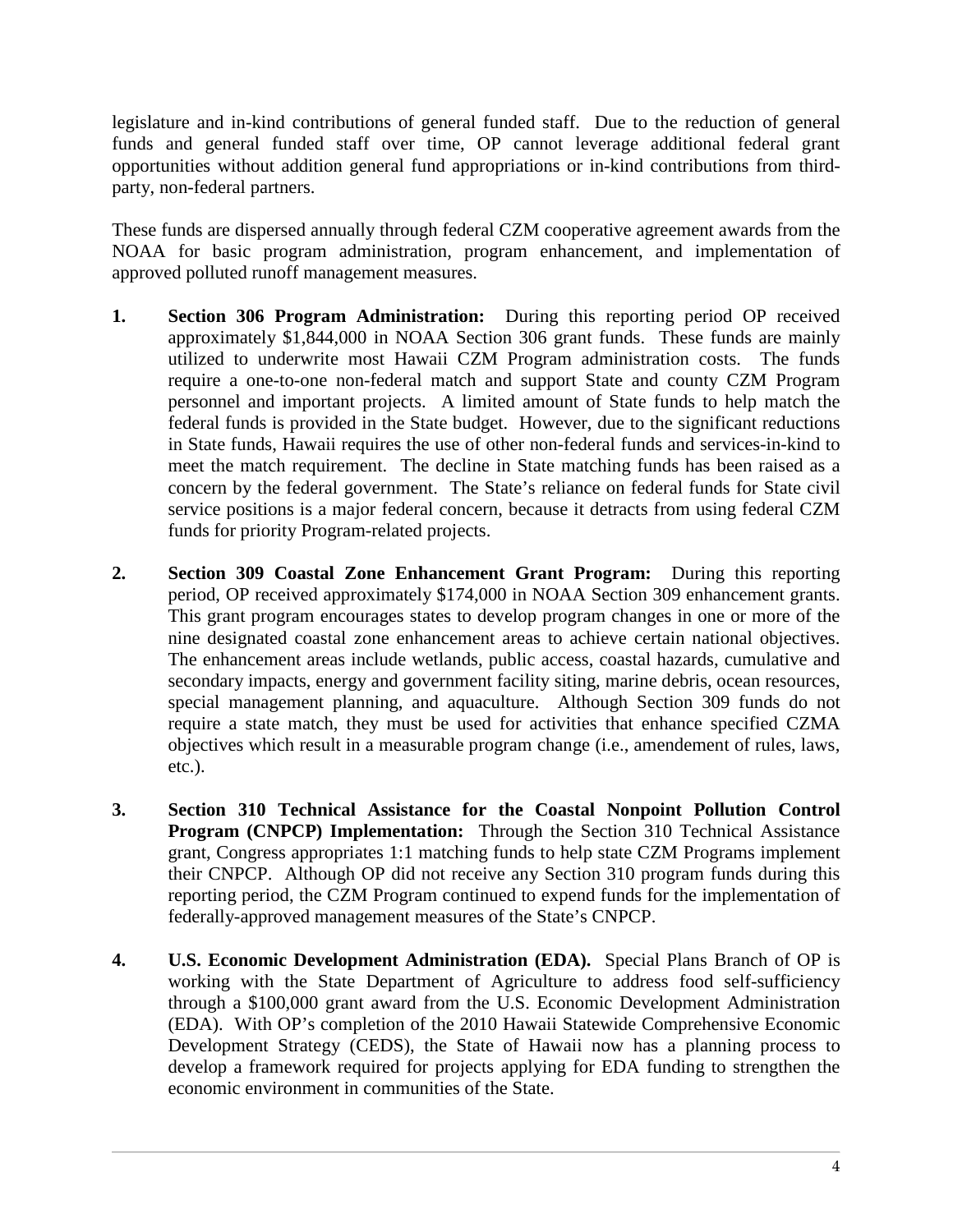**5. Hawaii Brownfields Cleanup Revolving Loan Fund.** The Hawaii Brownfields Cleanup Revolving Loan Fund (HBCRLF) is a \$2 million federally funded program administered by the Special Plans Branch of the OP that provides low-cost loans to eligible public and private entities to cleanup brownfield sites where economic or community development projects show the greatest need, exhibit long-term project viability, and demonstrate the capacity of repayment.

### <span id="page-6-0"></span>**B. Special Management Area (SMA) and Shoreline Area**

The CZM Program is responsible for monitoring and enforcing State and county SMA. Under Part II and III of Chapter 205A, HRS, the counties administer the SMA permit and shoreline setback variance (SSV) approval systems. Development in the SMA requires a permit from the county authority, except in a Community Development District (CDD) where the SMA Use Approval is administered by OP (Kakaako in urban Honolulu and Kalaeloa in West Oahu). The SMA permit or Use Approval is a management tool to assure that development in geographically designated SMAs are designed and carried out in compliance with the CZM Program objectives and policies and SMA Guidance.

During this reporting period, OP conditionally granted six SMA Minors and four SMA Use Approvals for developments within the CDD. The four SMA Use Approvals were issued for the following proposed developments in Kakaako makai area: (i) phase II of University of Hawaii Cancer Research Center; (ii) replacement of harbor-front restaurant (John Dominis Restaurant) and multiple-purpose building with restaurant and multi-use assembly and hospitality uses, with parking and support facilities; (iii) construction and installation of modular office building for the Sheriff Division, the State Department of Public Safety; and (iv) installation of Ala Moana wastewater pump station force mains #3 and #4.

<span id="page-6-1"></span>To ensure the consistency of the SMA permit system, the CZM Program continues to strengthen partnerships with the counties and network agencies through coordination and collaboration in coastal and ocean planning and management activities. The CZM Program's statewide program coordinator is dedicated to oversee SMA matters by serving as the liaison to the counties and communicating with the public. The CZM Program has prepared an SMA permit guidance for the county authorities and county planning departments for their SMA permit decision-making. This guidance does not supersede State or county laws and rules related to the CZM Program but provides guidance to: (1) explain the purpose of the SMA permit; (2) maintain consistency in the application of the SMA permit process; and (3) emphasize the need for an essential nexus and proportionality between development impacts addressed under the CZM law and SMA permit conditions. The guidance also provides the counties with the criteria for determining significant effect and cumulative impact by referring to Chapter 343, HRS and the corresponding administrative rules. During the reported fiscal year, the CZM Program provided SMA presentations to various groups including the State Department of Transportation and federal government.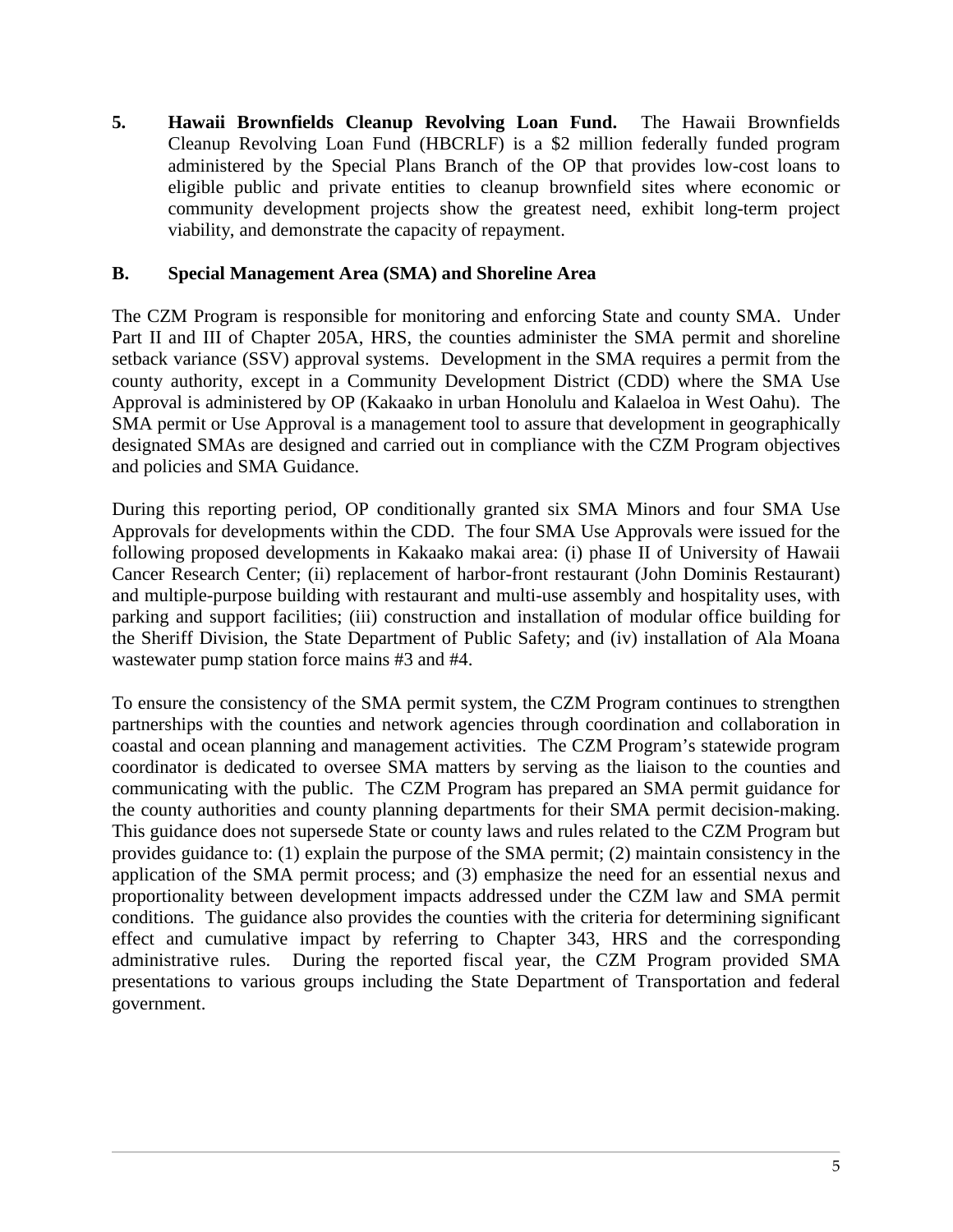## **C. Federal Consistency Program**

The CZMA requires federal agencies to conduct their planning, management, development, and regulatory activities in a manner consistent with federally-approved state CZM programs. The informational and procedural requirements for CZM federal consistency reviews are prescribed by federal regulations.

Because there is a significant federal presence in Hawaii, federal consistency is a valuable State management tool. Federal planning, regulatory, and construction activities have direct and significant effects on land and water environments statewide. The range of federal activities and permits reviewed is extensive and includes harbor projects, beach nourishment projects, military facilities and training exercises, fisheries management plans and regulations, open ocean aquaculture, and dredge and fill operations. In addition, projects funded by certain federal grant programs are reviewed for potential impacts to CZM resources and uses.

During this reporting period a total of 99 federal consistency reviews were conducted. Public notices for all federal consistency reviews are published in the Office of Environmental Quality Control publication *The Environmental Notice*. Noteworthy federal consistency activities include reviews for Iroquois Point Beach Restoration and Stabilization, Ewa, Oahu; Waikiki Beach Maintenance Project, Honolulu, Oahu; Kaena Point Satellite Tracking Station De Minimis Activities, Waianae, and the Oahu; Ahi Open Ocean Aquaculture Project Test Phases, North Kohala, Hawaii.

The CZM Program also took advantage of three streamlining opportunities involving U.S. Army Corps of Engineers general permits: GP2011-001 Maintenance Clearing of Rivers, Streams, Storm Drains and Beach Areas; GP2011-003 Hawaii Kai Marina and Entrance Channel Maintenance Dredging; and the 2012 Nationwide Permits. General permits streamline the federal consistency review process because only the establishment of the general permit is reviewed, then subsequent individual authorizations or continued actions do not need to be reviewed.

Efforts to encourage and increase pre-application consultations for federal consistency reviews are ongoing. Pre-application consultations help to identify potential concerns and informational requirements early in the process. This allows time for proposals to be modified, if necessary, to ensure consistency with the CZM Program's enforceable policies. Both the applicant and the CZM Program benefit from early consultation because reviews encounter fewer problems, are more predictable, and are often completed faster. During the report period 99 consultations were conducted.

The CZM Program continued to coordinate with resource and regulatory agencies at the federal, state and county level of governments on federal consistency reviews. Agency coordination is a regular and important part of our federal consistency program. For example, the CZM Program is an active participating member of the Navy's working group for its Integrated Natural Resources Management Plans (INRMP) updates. During the report period the Navy's INRMP for the Pacific Missile Range Facility on Kauai was finalized after review and input by the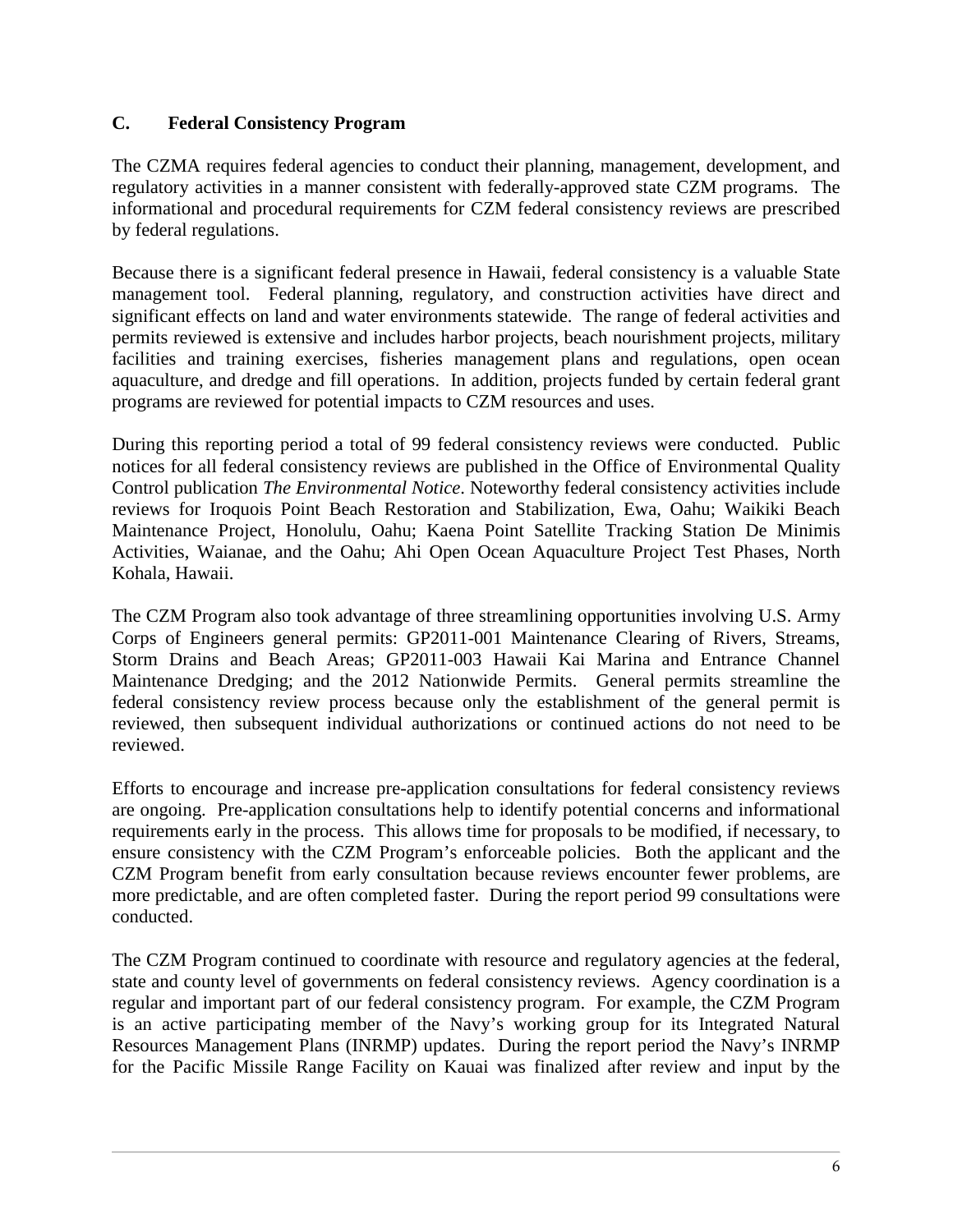working group. Cooperating with federal agencies in a non-regulatory capacity significantly improves working relationships and benefits the federal consistency program.

# <span id="page-8-0"></span>**D. Land Use Reviews**

As a mandatory party in State land use district boundary amendment proceedings of the State Land Use Commission (LUC), the Land Use Division (LUD) prepares the State's position on land use proposals involving a change in district classification. This usually involves the question of whether hundreds of acres of land in the State agricultural district should be moved into the State urban district for development. According to the 2010 Hawaii Data Book, in 2006 approximately 95% of all land in the State is within the agricultural and conservation districts, less than 5% of all land in the State is within the urban district. Between 1987 and 2006, less than 1% of the land in the State was added to the urban district.

In this capacity, LUD consults with affected State agencies and the petitioner to assure that a boundary amendment petition (1) is consistent with State regulatory requirements, and (2) provides mitigation that addresses reasonably foreseeable impacts of a proposed project on State resources. LUD coordinates with affected State agencies to ensure that the LUC's decision and orders include terms and conditions that protect the State's interest in long-term, sustainable use of limited State resources, such as land, water, and State infrastructure facilities.

In developing the State's position on proposed boundary amendments, LUD is guided by objectives, policies, and priority guidelines of the Hawaii State Plan, Chapter 226, HRS, Coastal Zone Management objectives and policies in Chapter 205A, HRS, and administrative priorities set forth in the Administration's New Day Plan, 2010. These policies and priorities have a strong sustainability theme:

- Directing growth to urban areas or areas planned for growth where there are adequate public facilities or where they can be provided with reasonable public expenditures;
- Directing growth away from resource lands that perform other important functions, such as agricultural lands, watersheds, or coastal resources, and away from areas vulnerable to hazards, such as tsunami, flooding, rockslides, sea level rise, or storm surges;
- Reducing resource consumption and environmental impacts of proposed development; and
- Promoting the provision of affordable housing and livable communities supported by multiple modes of transportation.

In support of the State's climate change and Hawaii Clean Energy Initiatives, LUD has increased its efforts to advance the incorporation of sustainable design and building practices and best practices in petitioners' project proposals to ensure that future development minimizes its demand on natural resources, enhances environmental quality and sustainability, and supports active and healthy lifestyles.

To meet these goals and objectives, OP actively reaches out to potential petitioners and encourages early consultation with OP and affected State agencies. During this reporting period, LUD worked on matters related to twenty dockets that were heard by the LUC or will be heard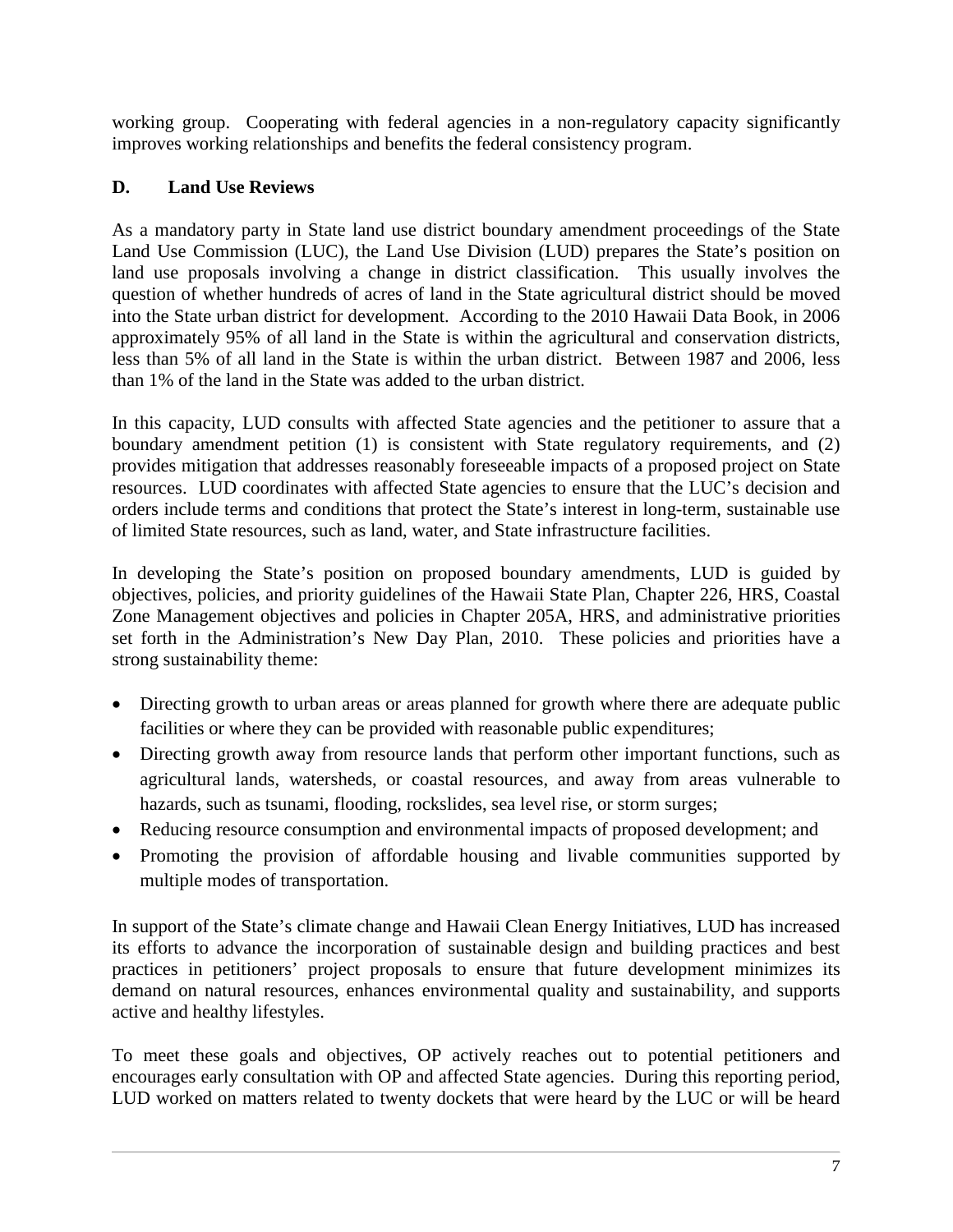by or filed with the LUC at a later date. Of these, thirteen were dockets related to land use district boundary amendments, three were petitions for the designation of important agricultural lands pursuant to Section 205-45, HRS, and four were related to amendments of prior actions.

LUD supported approval of the three dockets for district boundary amendments that were approved by the LUC in FY 2011 (one is under appeal), as well as the three petitions for designation of important agricultural land approved by the LUC. The three district boundary amendments resulted in a total of over 1,100 acres on Hawaii, Lanai, and Oahu being reclassified for urban use. Based on petitioners' representations, these projects are anticipated to produce over 7,750 single-family and multi-family housing units over the next twenty years, and create over 3,000 full-time-equivalent jobs during development and over 3,000 full-time-equivalent jobs at full buildout.

# <span id="page-9-0"></span>**E. Geographic Information Systems**

During this reporting period, the GIS Program continued to provide computer and technical guidance to all of OP including the CZM Program and its network of partners. The GIS Program's maps, products, and applications assisted in the assessment of environmental and ecological impacts from proposed uses and developments and helped illuminate important issues and concerns positively impacting decision on permits and approvals.

# <span id="page-9-1"></span>**F. Citizen Participation**

Public participation and outreach is an ongoing OP activity. For example, participation in numerous organizations, events, and conferences continue to educate others of the CZM Program's perspective about public involvement in integrated ocean and coastal resource management. Citizen involvement is important because stewardship is essentially a community function, and success in resource planning and management is enhanced with community partnerships.

**Office of Planning Website:** The OP website (http://hawaii.gov/dbedt/op/) was redesigned and reorganized to be more consistent and user-friendly. The site is continually updated and provides important information and resources about OP's initiatives and projects. OP now has a Twitter feed (HawOfcPlanning) and Facebook page (State of Hawaii Office of Planning). These social media tools are used for posting announcements about projects that OP is working on or documents that are available online. This is an efficient and effective way to interact with local, state, and federal governments, public stakeholders, and supporters and to let people know about OP and its programs.

**Sponsorship and Participation:** OP utilizes resources to sponsor and participate in various projects to enhance citizen participation and encourage compliance with the statutory mandates. The following are a list of the various events and projects that were completed during this reporting period:

• "Get the Drift and Bag It!" cleanup event – the CZM Program funded the annual Ocean Conservancy's International Coastal Cleanup event, which is held worldwide on the third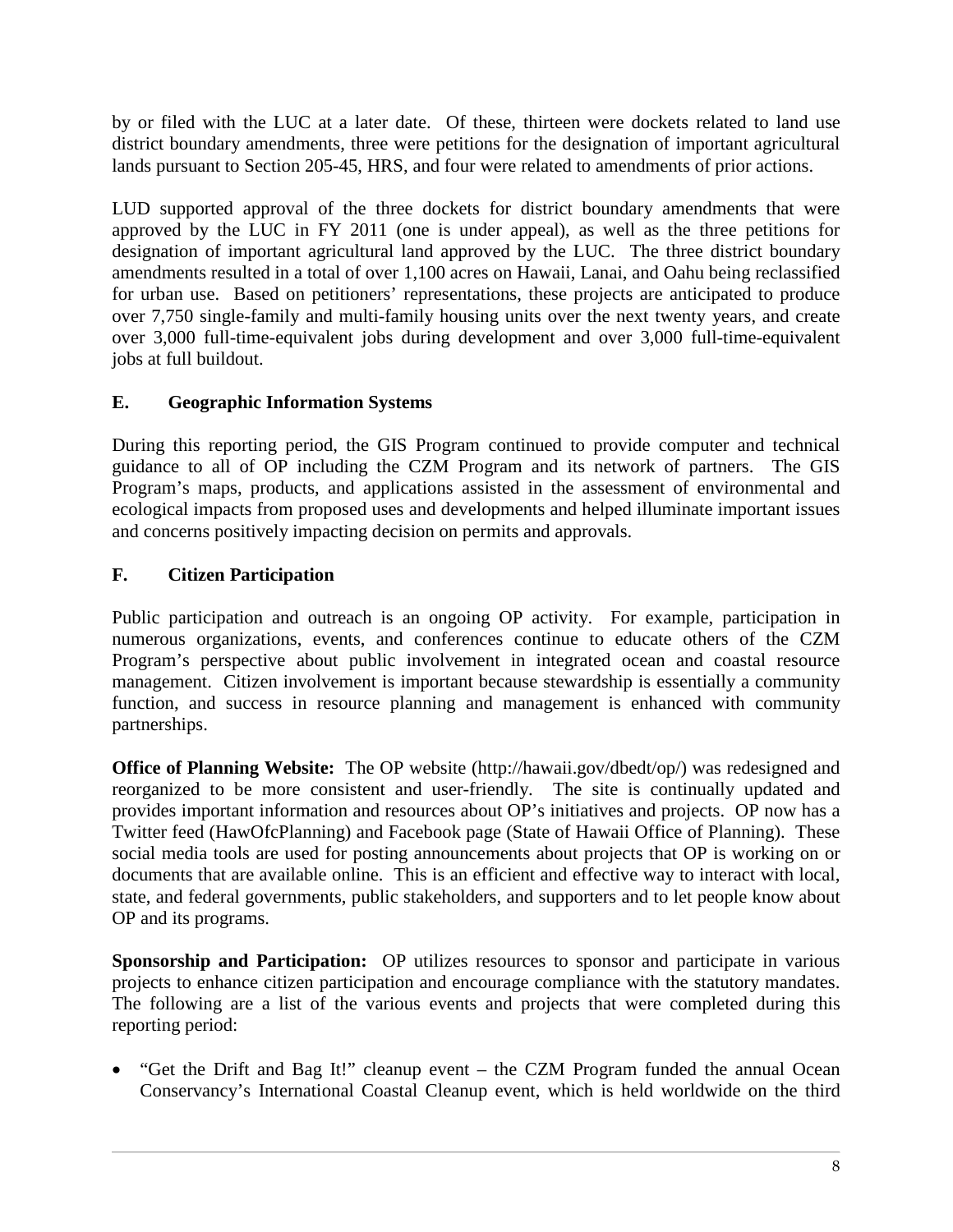Saturday of each September. The project attracts hundreds of volunteers statewide and removes thousands of pounds of trash from the shoreline areas. Tabulated data are displayed on the Ocean Conservancy website [\(www.oceanconservancy.org\)](http://www.oceanconservancy.org/).

- *My Hawaii Story Project 2011 - An Anthology*" the CZM Program funded the printing of this annual publication of the Hawaii Conservation Alliance Foundation. This collection of stories and poems is about Hawaii's environment written by Hawaii middle school students. The project supports the ORMP Perspective 3 on promoting collaboration and stewardship by developing education and outreach programs to educate residents and visitors on natural and cultural resource values, regulations, and best practices.
- "Homeowner's Handbook to Prepare for Natural Hazards", the CZM Program funded the reprinting of this UH Sea Grant College Program (Sea Grant) publication, in preparation for the start of this year's hurricane season, and for use at hazard preparedness trainings that UH Sea Grant conducts statewide. There has been steady and strong interest in the book since the first printing in 2007, and the interest continues today, partly driven by the recent natural hazards locally, in the United States and worldwide. For example, the recent near misses in Hawaii, such as Hurricane Felicia, which hit the Hawaiian Islands as a Tropical Depression in 2009, and the tsunami warning on February  $28<sup>th</sup>$ , 2010, and the March 11, 2011 Tohoku (Japan) earthquake and tsunami that resulted in infrastructure and commercial damages have raised interest in hurricane and hazard preparedness. The book has had 4 print runs with over 30,000 copies distributed. In addition, Wal-Mart has printed their own copies at their cost and is selling the publication at their stores. A version of this book is now being developed for Mississippi, Alabama and Florida.

Outreach, education, and presentations on the CZM Program and its initiatives were presented to a wide variety of audiences at various events, some of which include:

- Marine and Coastal Zone Advocacy Council
- The Nature Conservancy
- NOAA's Annual Western Coastal Managers Meeting
- Coastal States Organization  $40<sup>th</sup>$  Annual Fall Membership Meeting
- 2010 Hawaii Conservation Conference
- Graduate courses at University of Hawaii

**Marine and Coastal Zone Advocacy Council (MACZAC):** Section 205A-3(6), HRS, established a formal public participation component in the Program. To further this aim, MACZAC was established as a public advisory body to identify coastal management problems and to provide advice and assistance to the CZM Program and the Office of Planning.

Mandated under Section 205A-3.5, HRS, MACZAC is to work toward implementing an integrated and comprehensive management system for marine and coastal zone resources. MACZAC is tasked with supporting OP by providing advice regarding marine and coastal zone management planning, coordination, and facilitation of functions of the CZM Program. MACZAC is statutorily charged with the following functions: evaluating the CZM Program, including activity of the network agencies, and making recommendations for improvements;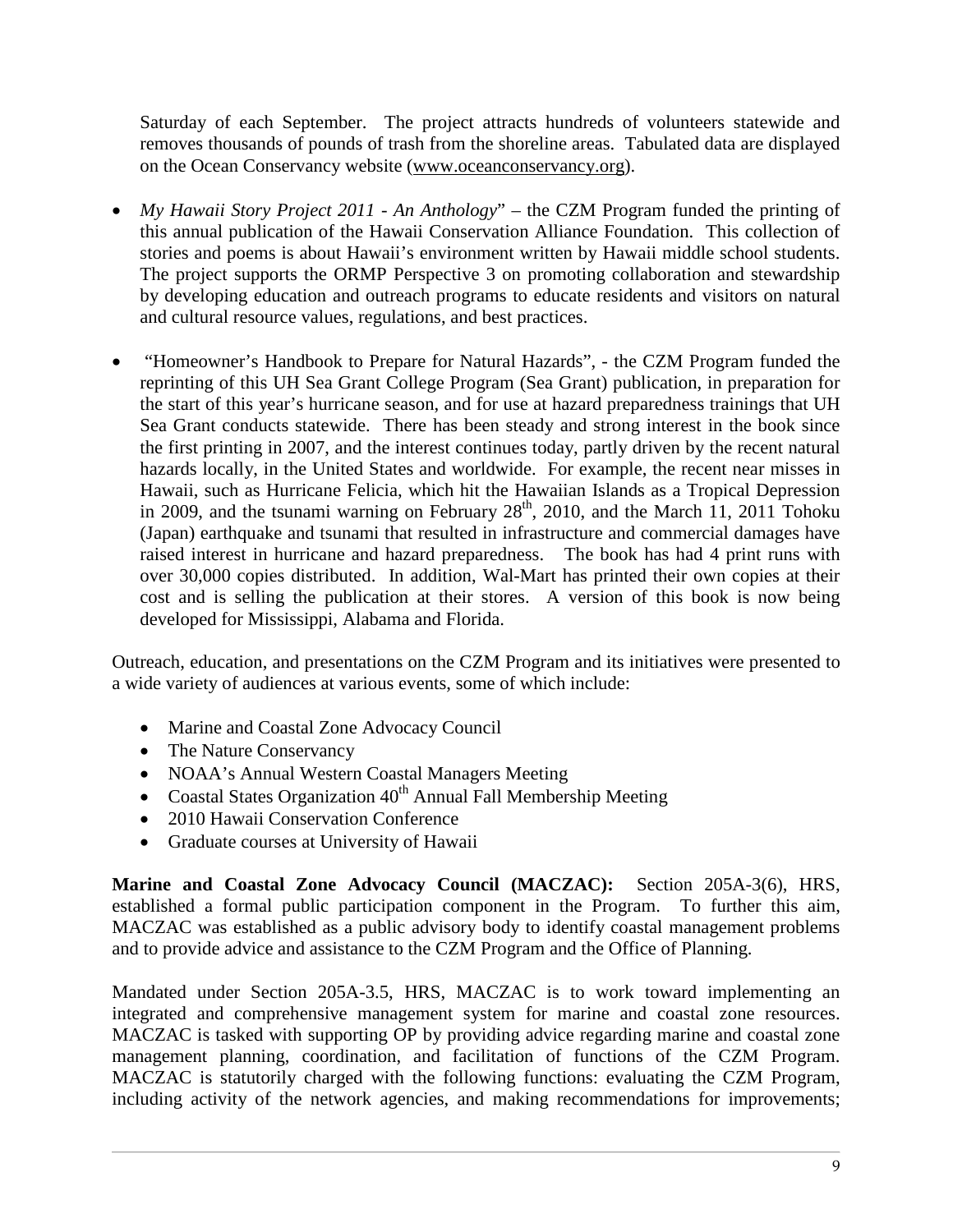advocating for the CZM Program to the public and the executive and legislative branches of government; and advocating, providing for, and acting upon citizen input.

MACZAC is composed entirely of community members recruited from each of the main Hawaiian Islands. Members have diverse backgrounds in business, environment, native Hawaiian cultural practices, terrestrial and marine commerce, recreation, research, and tourism. The members (maximum of twelve members) serve as volunteers, and provide both broad subject matter representation as well as statewide distribution. MACZAC activities are coordinated by a project administrative assistant and CZM Program staff.

MACZAC hold meetings quarterly, while its working groups meet more often, as needed. During the current reporting period, MACZAC held meetings on October 25, 2010; April 25, 2011; and June 1, 2011. Typically, three to four meetings are held on Oahu each year, while one to two meetings are held on another island. Conference attendance and site visits are often incorporated into the neighbor island meetings. As MACZAC activities are governed by the State's Sunshine Law codified at Chapter 92, HRS, MACZAC meetings are open to the public and follow the publicly noticed agenda. Members of the general public along with employees of nongovernment (NGO) and government agencies regularly attend MACZAC's meetings, and are provided the opportunity for public comment. MACZAC's meeting agendas and meeting minutes are posted on the MACZAC page of the CZM Program's website [\(http://hawaii.gov/dbedt/czm/maczac/maczac.php\)](http://hawaii.gov/dbedt/czm/maczac/maczac.php), as well as widely distributed in electronic and hardcopy form.

MACZAC members have also agreed to play a key role in spearheading public participation in the implementation phase of the ORMP through outreach and educational activities, thereby helping to bridge the gap between State government and local communities on these issues. MACZAC's Chair serves on the ORMP Policy Group and attends its semi-annual meetings, while MACZAC's Vice-Chair (or designee) serves on the ORMP Working Group and attends its monthly meetings. MACZAC will continue to participate in the ORMP update process that is scheduled to take place during 2012.

Additional areas that the CZM Program and MACZAC plan to collaborate on include input on a climate change adaptation policy for Hawaii, testimony on legislative bills affecting marine and coastal issues and CZM law (Section 205A, HRS), and locally celebrating the upcoming  $40<sup>th</sup>$ anniversary of the national CZM Act of 1972 statewide throughout 2012. Of particular note is the new creation of the annual MACZAC Douglas Tom Thumbs Up Award (MACZAC Recognition Award for Outstanding Support of Hawaii's CZM Program), which was awarded to this year's recipient during the Hawaii Congress of Planning Officials Conference in September 2011 and publicized on the MACZAC page of the CZM Program's website. Beyond its own initiatives and those of OP and the CZM Program, MACZAC members have also been engaged in activities supportive of marine and coastal issues at the national level as well, having attended various events sponsored by the National Ocean Council (NOC), including MACZAC member participation in the NOC's National Coastal and Marine Spatial Planning Workshop's public participation plenary session held on June 21, 2011 in Washington DC, and member participation at the NOC's Pacific Islands Regional Listening Session held in several locations throughout Hawaii and the Pacific on June 16, 2011. In these and many other ways, MACZAC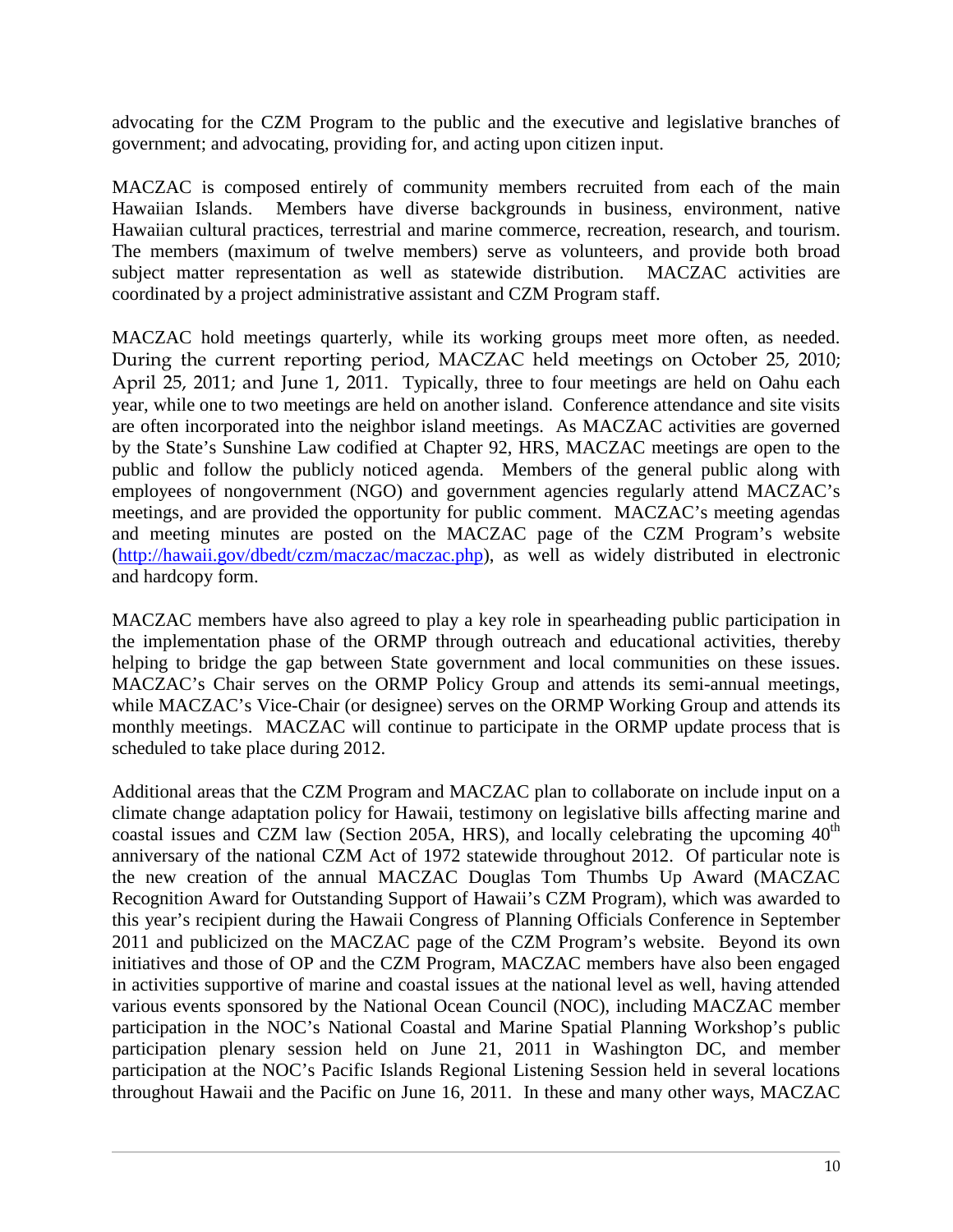is able to provide advice and citizen input to the CZM Program, as well as serve as an advocate of the CZM Program to the general public, and to the executive and legislative branches of government.

## <span id="page-12-0"></span>**G. Ocean Resources Management Plan (ORMP)**

The ORMP sets forth guiding principles and recommendations for the State to achieve comprehensive and integrated ocean and coastal resources management. Section 205A-62, HRS, charges the CZM Program with the review and periodic update of the ORMP, as well as coordination of the overall implementation of the plan. The ORMP is an integrated, place-based approach to management of ocean resources in the islands, based on recognition of the ecological connections between the land and sea, the link between human activities and its impacts on the environment, and the need for improved collaboration and stewardship in natural resources governance.

Charged with coordinating meaningful interagency and multi-sectoral engagement for plan implementation, the CZM Program established an ORMP Policy Group and an ORMP Working Group in the summer of 2007. The Policy Group consists of the Directors of State and county resource management agencies, the University of Hawaii, federal partners, and the Marine and Coastal Zone Advocacy Council. The Working Group consists of managers and staff of the same offices that are tasked with coordinating their respective agency's implementation efforts. These groups have been meeting consistently since they originated in 2007, and have continuously reached out to new partners and grown stronger as it becomes more evident that collaborative governance is essential for effective natural and cultural resource management. An executive-level Policy Group and a manager/staff-level Working Group were established to oversee and coordinate the implementation and further development of the ORMP. The Policy Group meets twice annually to recommit staff time and support for ORMP implementation, to guide the Working Group, and to approve their work tasks and recommendations. The full list of agencies and groups represented and participating in the ORMP to date are:

**Federal Partners** include NOAA Office of National Marine Sanctuaries, Pacific Islands Region (ONMS); NOAA Office of Ocean & Coastal Resource Management (OCRM); NOAA Pacific Services Center (PSC); United States Army Corps of Engineers (USACE); United States Coast Guard (USCG); and United States Environmental Protection Agency (EPA).

**State Partners** include State of Hawaii Departments of Agriculture (DOA), Civil Defense (SCD), Health (DOH), Land & Natural Resources (DLNR), Transportation (DOT), and Office of Hawaiian Affairs (OHA).

**University Partners** include University of Hawaii, School of Ocean & Earth Science & Technology (SOEST); University of Hawaii, Sea Grant College Program (UH Sea Grant); University of Hawaii, Center for Island Climate Adaptation & Policy (ICAP); and Pacific Islands Ocean Observing System (PacIOOS).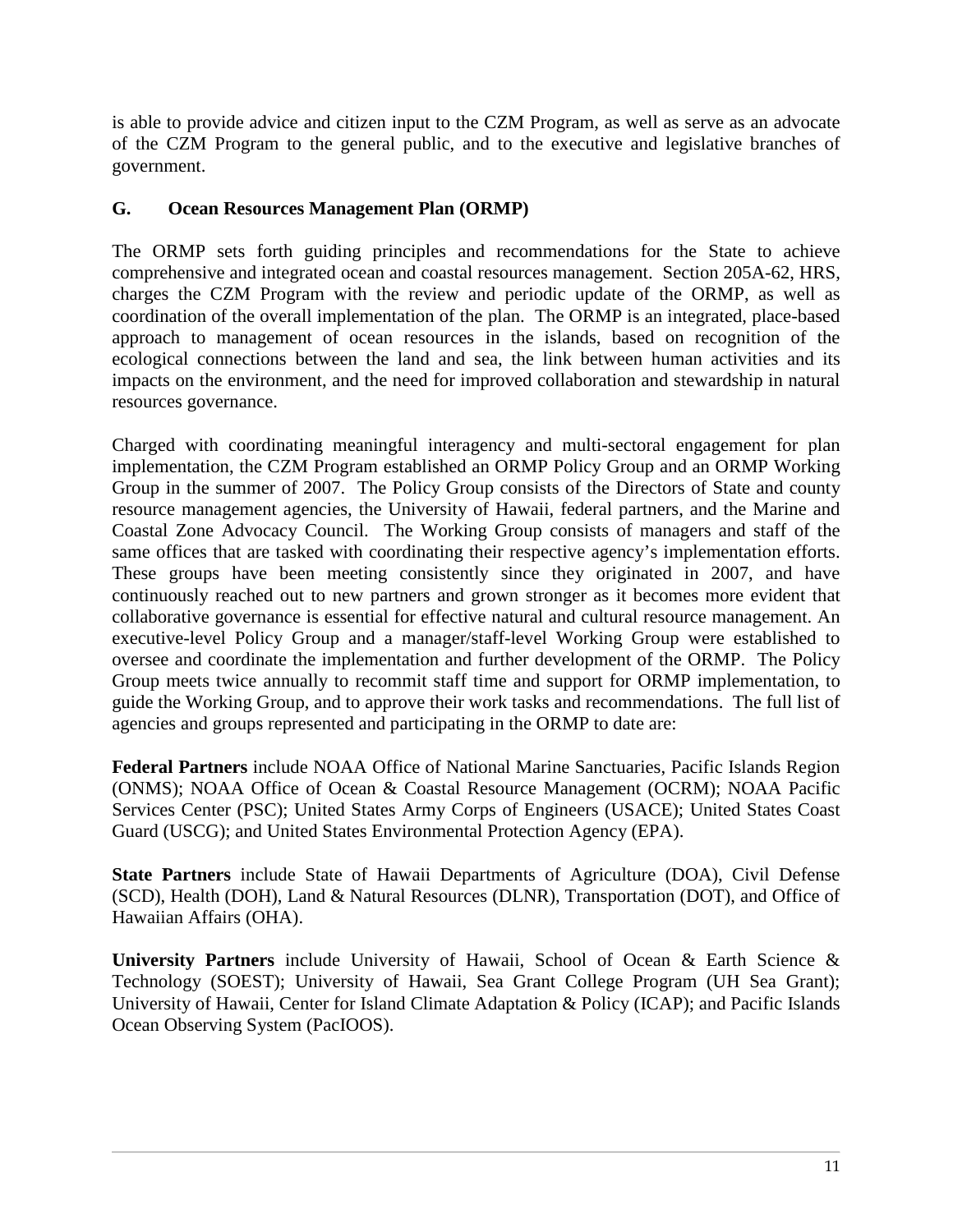**County Partners** include City and County of Honolulu, Department of Planning and Permitting; County of Hawaii, Planning Department; County of Kauai, Department of Planning; County of Maui, Department of Planning; and Honolulu Board of Water Supply (BWS).

**Community Partners** include the Marine & Coastal Zone Advocacy Council (MACZAC).

In the collective groups' efforts to improve the conservation and management of our ocean and coastal resources, it became evident that streamlining of the groups' efforts, resources, and time would be crucial for success. As a result, the members prioritized critical strategic actions to move the ORMP forward in the next 3-5 years and begin developing action plans to achieve their goals. The top two strategic issues for action plans were: 1) education and outreach; and 2) implementation of the ORMP.

During this reporting period, the major topics of discussion and development, in addition to outreach and ORMP implementation, have been climate change adaptation policy, collaborative governance, regional ocean partnerships, and coastal and marine spatial planning - a national priority objective of the National Ocean Policy, which are described below.

**1. ORMP Outreach.** The CZM Program and the NOAA Pacific Services Center collaborated to develop a new ORMP outreach product: a 2-page handout on the ORMP. The handout provides a quick summary of what the ORMP is and why it is important, who is involved, and what has been accomplished as a collective group. The handout has been distributed to the ORMP Policy Group, the ORMP Working Group, MACZAC, and the Lieutenant Governor, who supports the ORMP group's effort to work on climate change adaptation planning. The handout will be used at future conferences and workshops, public meetings, outreach tables, and is available on the HCZM website: [http://hawaii.gov/dbedt/czm/ormp/outreach/ORMP\\_Flyer\\_June2011.pdf.](http://hawaii.gov/dbedt/czm/ormp/outreach/ORMP_Flyer_June2011.pdf)

# **2. Promoting Collaboration and Stewardship: ORMP Implementation & Demonstration Projects.**

# *Kawainui Marsh Levee Certification Project*

The CZM Program executed and completed a contract with the City and County of Honolulu (C&C of Honolulu) to assist in the certification of the Kawainui Marsh Levee. The US Army Corps of Engineers constructed the original Kawainui Flood Control Project in 1966 and subsequently modified it in 1997. The project protects the Kailua area against flood events while perpetuating the Kawainui Marsh as a wetland. Kawainui Marsh, estimated at 830 acres in size, was once the largest cultivated freshwater fishpond on Oahu. Rimming the district are numerous heiau (religious temples) some have been known for years and others have yet to be found. The pond is home to four endangered marsh bird species and over 60 other birds, fish and aquatic animal species.

# *Heeia Watershed Plan*

The CZM Program continued to work on the Heeia Watershed Plan. The Plan is a collaborative effort between the Hawaii Community Development Authority's (HDCA), The Nature Conservancy, and a community-based non-profit, Kakoo Oiwi, to implement a project in the Heeia wetlands on the windward coast of Oahu. In order to restore the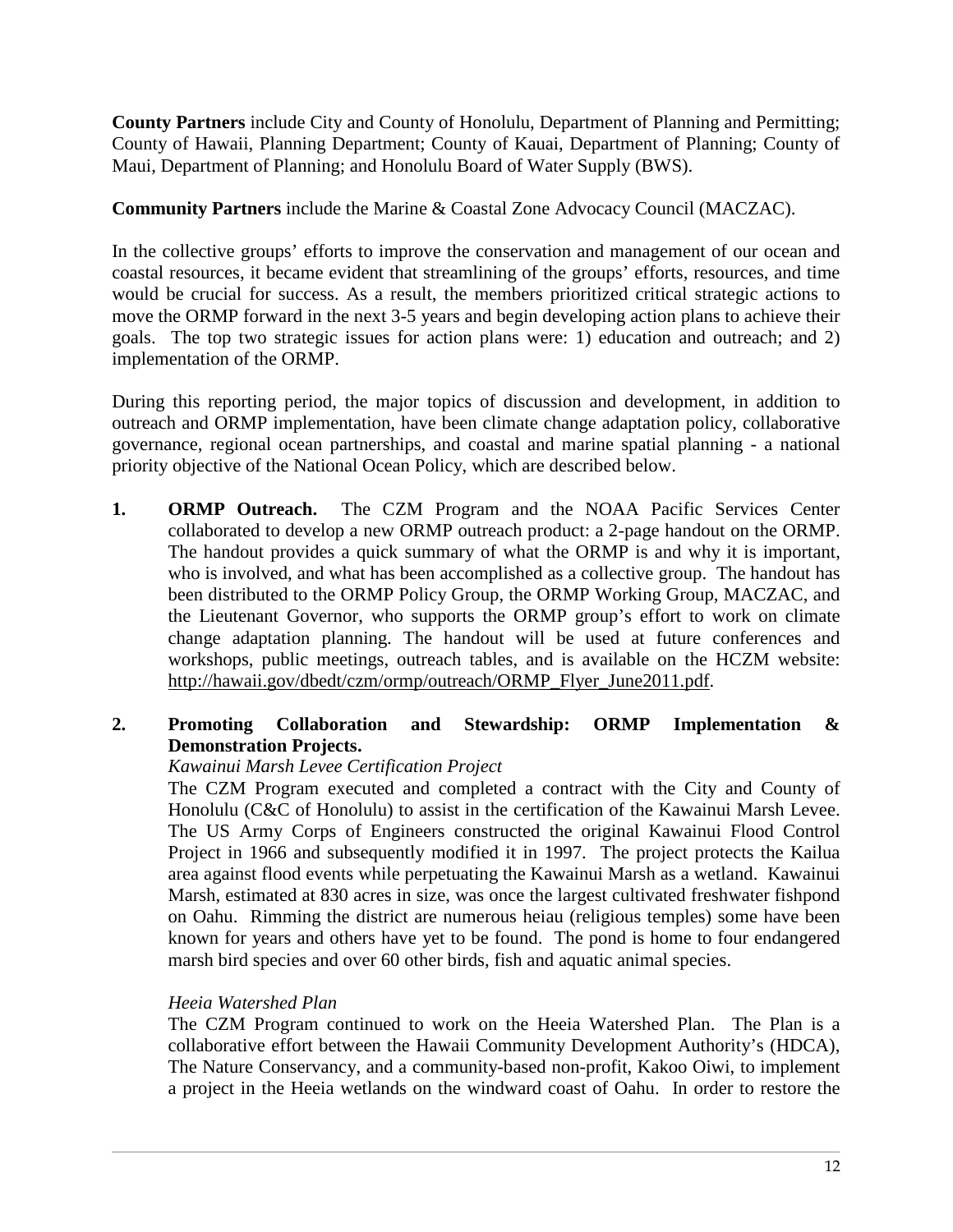Heeia wetlands and reduce non-point source pollution at the shoreline, the partners are incorporating a traditional Hawaiian ahupuaa concept to land management. The planning and training phase of the project, for which CZM Program funds were requested, is a model implementation project for the ORMP. The CZM Program is currently researching options to continue support of this long-term ORMP project.

**3. Climate Change Adaptation.** OP has been developing a process in which to work with the ORMP Policy and Working Groups, the Pacific Islands Climate Change Cooperative (PICCC), local members of the Pacific Risk Management Ohana (PRiMO) and the Pacific Climate Information System (PaCIS), as well as the Lieutenant Governor's Office and public stakeholders to develop a statewide climate change policy, to be included as a Priority Guideline in Part III of the Hawaii State Planning Act (Hawaii Revised Statutes (HRS) Chapter 226). The process has been vetted through the various partners listed and resulted in a 2-day climate change workshop shortly after this reporting period, which was funded by the CZM Program and through the U.S. Army Corps of Engineers (USACE) Silver Jackets Initiative.

The CZM Program partnered with the University of Hawaii's Center for Island Climate Adaptation and Policy to develop and submit a proposal in response to the NOAA Coastal Services Center's Federal funding opportunity for Coastal Resilient Communities (CRest). The proposed project will build a foundation for the upcoming climate change adaptation planning process, focusing on outreach and social marketing to help coastal communities understand and adapt to changing sea levels and to build political will through a series of symposia. The target audiences include the general public and elected officials.

The USACE Honolulu District invited the ORMP Policy and Working Groups to partner in the Silver Jackets Initiative to support the continued development of synergies between agencies to help reduce risk associated with an array of issues, including environmental degradation, natural disasters, and climate change. Through funding received from the USACE, the Honolulu District will continue to support interagency collaboration through engagement in key interagency working groups, the ORMP, and the Pacific Risk Management Ohana (PRiMO). The goal of the project is to enhance opportunities to bring together multiple collaboration initiatives and multiple federal, State and local agencies to learn from one another and facilitate partnering capabilities to reduce risks in the Pacific that could affect or impair holistic water resource management.

If ample funding is allocated to the USACE's Planning Assistance to the States Program (PAS Program), the ORMP Groups will partner with the PAS Program in 2012 to develop a Climate Change Vulnerability and Risk Assessment for Hawaii. The work of the climate change caucus will be instrumental for the early success this effort.

**4. National Ocean Policy (NOP).** Governor Abercrombie designated the Director of OP as his representative for initiatives of the National Ocean Council (NOC) and the designated US Pacific Islands region (American Samoa, Guam, CNMI, and Hawaii). From June 21- 23, 2011, twenty representatives from the US Pacific Islands region participated in the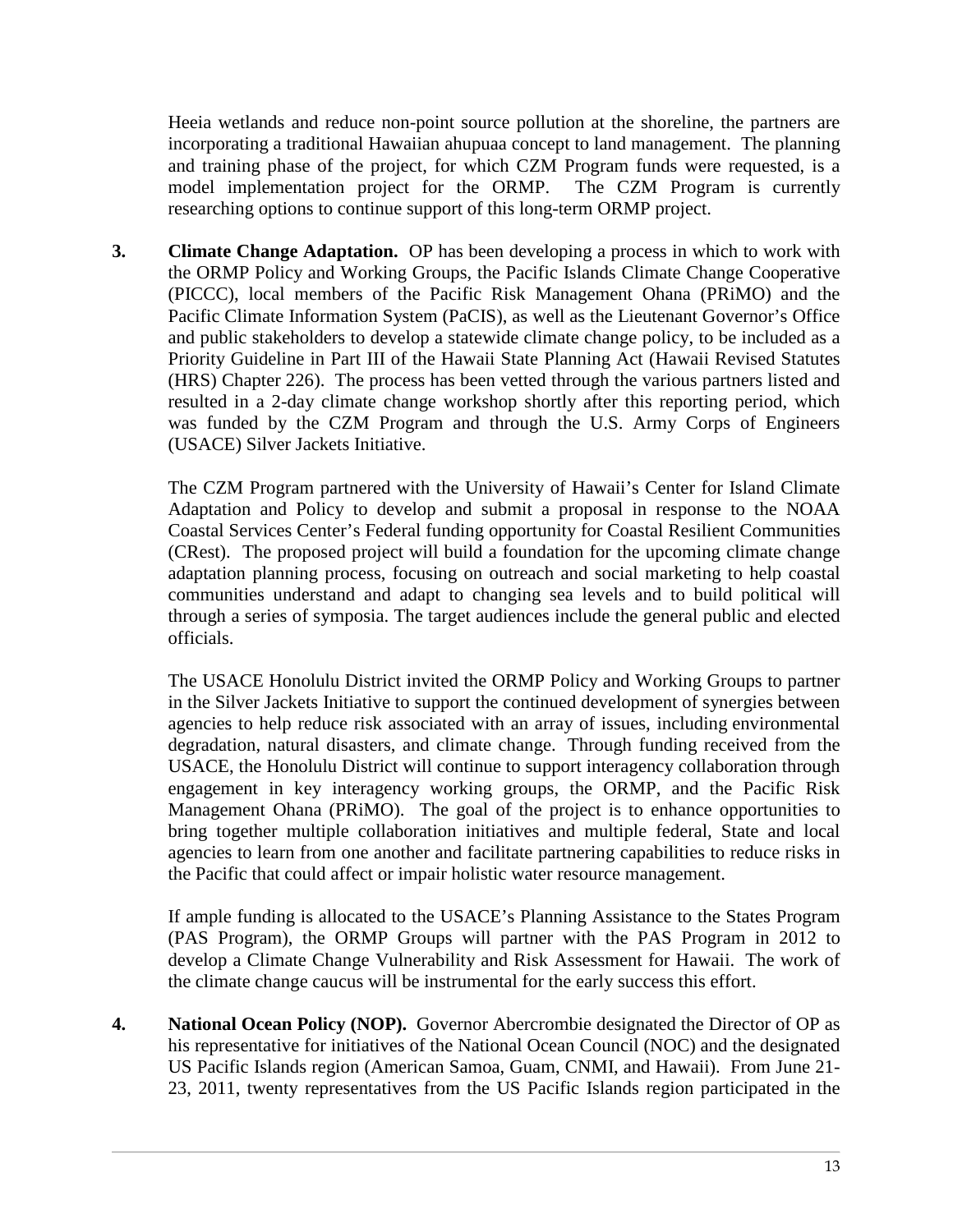NOC's National Coastal and Marine Spatial Planning Workshop at Yates Auditorium in the US Department of Interior in Washington, D.C. Participants learned about coastal and marine spatial planning (CMSP), one of the nine national priority objectives of the National Ocean Policy. The workshop included opportunities to dialogue in breakout sessions on framing the development of CMSP in each region. The Director of OP attended this workshop on behalf of the State of Hawaii and our ORMP partners, as well as the Chairperson of the DLNR, the Dean of the UH's School of Ocean and Earth Science and Technology, a representative from the Office of Hawaiian Affairs, and a representative for indigenous interests.

### **5. Regional Ocean Partnerships**

*Hawaii Sub-Regional Ocean Partnership.* OP submitted two project proposals to NOAA's Coastal Services Center in response to the Federal Funding Opportunity (FFO) for Regional Ocean Partnerships. The two projects build upon current collaborative efforts of the existing ORMP Policy and Working Groups. The proposals submitted aimed to strengthen and expand partnerships throughout the Hawaiian archipelago to promote a safe, healthy, productive ocean and resilient coastal zone.

One proposal, *Implementing Priorities of the Hawaii ORMP,* requested \$3.5M and laid out a two-year project to implement priorities of the ORMP, including designing a Coastal and Marine Spatial Planning (CMSP) process for the State. This proposal was developed through a collaborative effort among partners. Using the existing ORMP partnership as the foundation for a Hawaii Sub-Regional Ocean Partnership (SOP), the partners proposed that the first two years of a planned five year effort (as suggested in the SOP) would be spent enhancing the existing planning efforts via the ORMP Group efforts and building capacity at the state and local level by addressing specific national goals and principles in the guidance for CMSP. This project was based upon the clear linkages between the established goals and objectives in the ORMP and the NOP. The ORMP Group saw potential in CMSP as a public policy process for Hawaii to better determine how our coasts and ocean are sustainably used and protected – now and for future generations. The second proposal, *Further Development of the Hawaii Subregional Ocean Partnership (SOP),* requested just over \$400,000 and focused on the steps that need to occur over the next two years to formalize the partnership in Hawaii and ensure successful implementation of priorities.

*Pacific Regional Ocean Partnership.* In response to the same FFO mentioned above, the Pacific Island jurisdictions of American Samoa, Guam, and the Commonwealth of the Northern Mariana Islands (CNMI) also submitted a project proposal during this reporting period to develop an official Pacific Regional Ocean Partnership (PROP). During this reporting period, the State of Hawaii has joined in with the other Pacific Islands to develop the PROP.

While awaiting the announcement of funding from NOAA, the four jurisdictions decided it was important to move forward in any way they could, leveraging existing resources, and have met twice in Honolulu in coordination with other meetings/travel. They also met in Washington, D.C. during the National Ocean Council's CMSP Workshop. To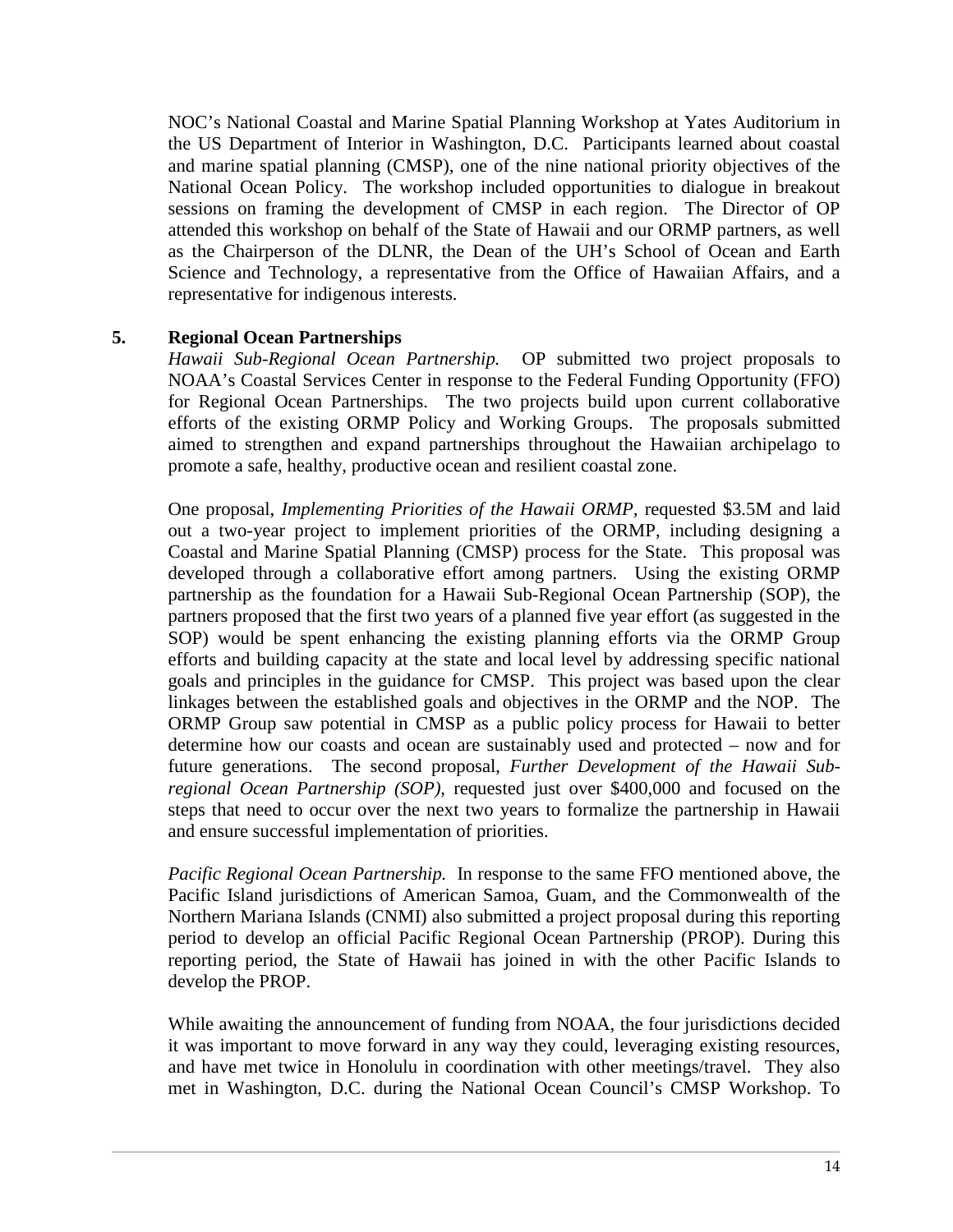date, the jurisdictions have discussed the benefits of forming an official partnership, a draft vision for the partnership, organizational structure, membership, and a tentative schedule for meetings and conference calls.

In Washington, D.C., the Pacific Island jurisdictions met in order to develop an understanding of the National Ocean Policy's CMSP Framework and to discuss essential elements of the planning process for the Pacific Islands Region. The group discussions enabled the jurisdictions to identify next steps for developing a regional CMSP in the Pacific

# <span id="page-16-0"></span>**H. Coastal Nonpoint Pollution Control Program (CNPCP)**

Section 6217 of Coastal Zone Act Reauthorization Amendments (CZARA) requires states and territories with federally-approved CZM Programs to develop a Coastal Nonpoint Pollution Control Program (CNPCP). Hawaii's CNPCP is jointly administered by the U.S. Environmental Protection Agency (EPA) and NOAA. Locally, its development and administration are the responsibilities of the State Department of Health's (DOH) Polluted Runoff Program and the Hawaii CZM Program. The CNPCP primarily focuses on pollution prevention through the implementation of management measures.

CNPCP established management measures are the best available, economically achievable practices or combinations of practices that can be used to address nonpoint source pollution. The management measures are designed to control runoff from six main sources: forestry, agriculture, urban areas, marinas, hydromodification (shoreline and stream channel modification), and wetlands and vegetated shorelines, or riparian areas. These measures are backed by enforceable state policies and actions that will ensure implementation of the program.

The CNPCP continued supporting efforts of the Maui County Department of Public Works. Maui has been developing stormwater ordinances which would bring the county in line with the requirements for CZARA 6217 New Development. Maui's stormwater ordinances, introduced to Maui County Council by Councilmember Elle Cochran, are currently under consideration for final adoption of rules.

The central point of CNPCP activities for the year 2011 were the roll out and marketing associated with the Hawaii Watershed Planning Guidance (Guidance) document, and completion of two ORMP/management measure implementation projects.

**1. Hawaii Watershed Planning Guidance**. The Guidance was created to help local community organizations understand and prepare watershed plans in compliance with EPA guidelines for funding through Section 319 of the Federal Clean Water Act and serve as a means to reintroduce all CNPCP management measures.

The ultimate goal of the Guidance is to present a user friendly, step by step guide to ensure that as watershed plans are developed and updated in Hawaii, appropriate CNPCP management measures will be considered to achieve water quality improvements. The target audience of the Guidance consists of a number of government and quasigovernmental organizations where existing relationships must be utilized for cost-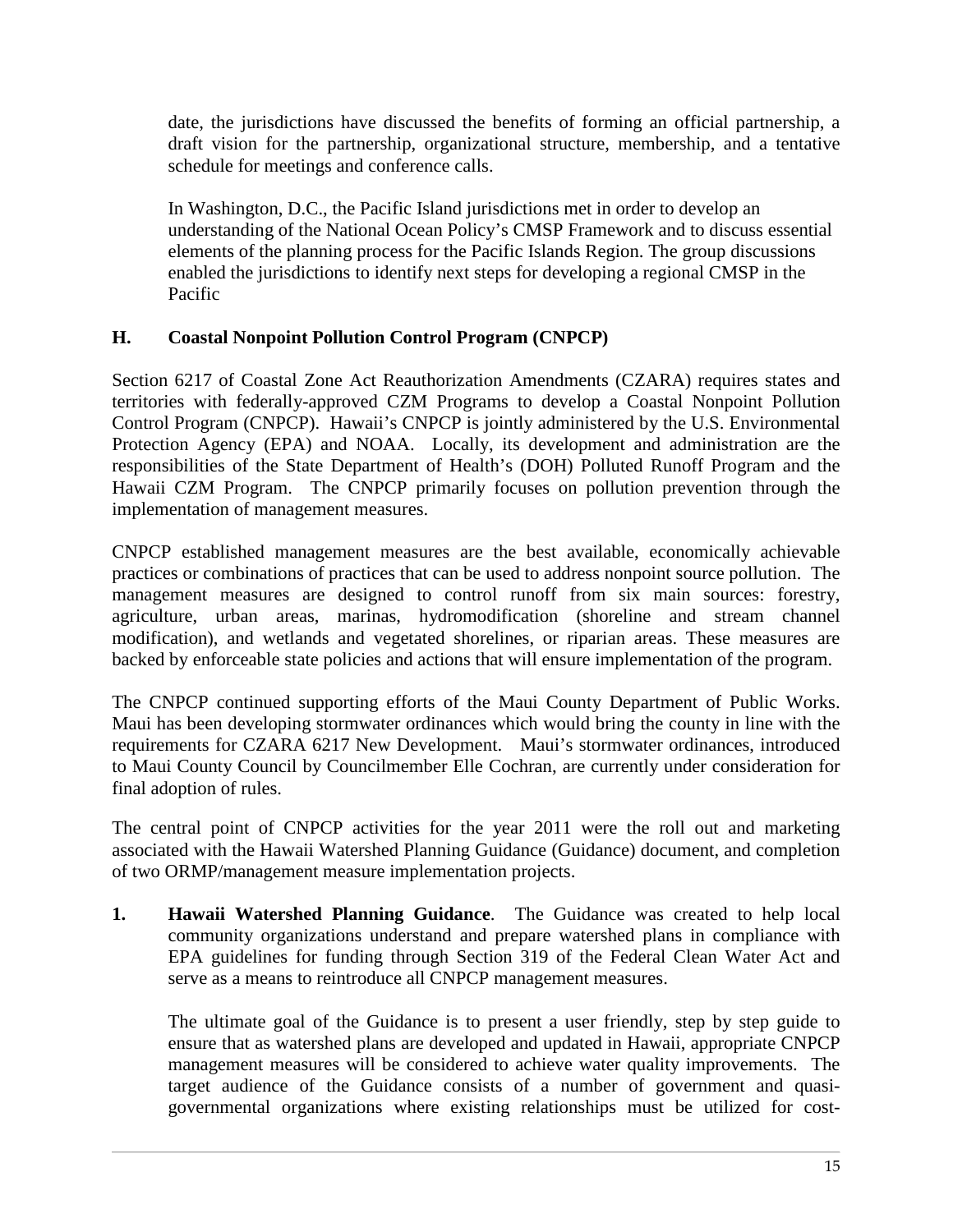effective and successful implementation. Multiple agency support and coordination is required for the various types of projects that occur simultaneously in watershed planning.

**2. Maunalua Bay.** Though solicitations for projects to implement the ORMP, two projects were selected that also implement federally-approved management measures of the CNPCP. The first of these projects is titled, *Building Community Capacity through Education and Outreach to Address Land-Based Pollution in Maunalua Bay*. This project is a partnership between the UH Sea Grant Program and Malama Maunalua and implements Pollution Prevention Management Measure that apply to urban areas. The project involved collaboration with the National Nonpoint Education for Municipal Officials (NEMO) Network and local partners to conduct a workshop on low impact development and tools the community can use to reduce nonpoint source pollution.

During this reporting period, the contractor conducted the Hawaii Rain Garden Workshop which provided education and training for community-based organization staff, agencies and landscape professionals whom would implement pollution prevention the strategies within the community. The workshop also provided a venue for community groups and agencies to engage with landscape professionals and learn from their expertise in design and plant selection. In conjunction with the Hawaii Rain Garden Workshop, the UH Sea Grant Program developed a Hawaii-specific rain garden plant guide to be posted on the CZM Program website.

The Rain Garden technique is low tech and low cost, but highly effective as a strategy for managing runoff and restoring some of the hydrologic function of urbanized watersheds impacted by excessive impervious cover. As a tool, it serves to slow water down and allow it to be naturally filtered by plants and soil microorganisms as it soaks into the ground instead of becoming runoff. This technique is also an excellent way to engage volunteers or neighborhoods in highly visible and attractive areas to demonstrate watershed management. For these reasons, Rain Gardens are an ideal tool for communities to promote among residents as well as schools and commercial centers. Rain Gardens are a commonly used practice in many locations throughout the U.S.

Also during this reporting period, UH Sea Grant Program and Malama Maunalua wrote and published 5,000 copies of *E Malama I Na Aina Kumu Wai O Maunalua: A Watershed Handbook for the Residents of Maunalua*, a 48-page manual for residents of the Maunalua watershed. Hard copies of this handbook will be distributed by Malama Maunalua and the UH Sea Grant Program. It is also available at the UH Sea Grant Program website and will be uploaded to the CZM Program website. Although the document targets the region of Maunalua on Oahu, it has potentially broad application elsewhere in Hawaii as well.

**3. Honuapo Estuary.** Another ORMP implementation project conducted during this reporting period was a partnership project between the County of Hawaii and the community group Ka Ohana O Honuapo. The partners developed an integrated habitat restoration plan for Honuapo estuary, a significant natural and cultural feature of the county's Honuapo Park. The *Wetlands Habitat Restoration Plan for Honuapo Estuary*,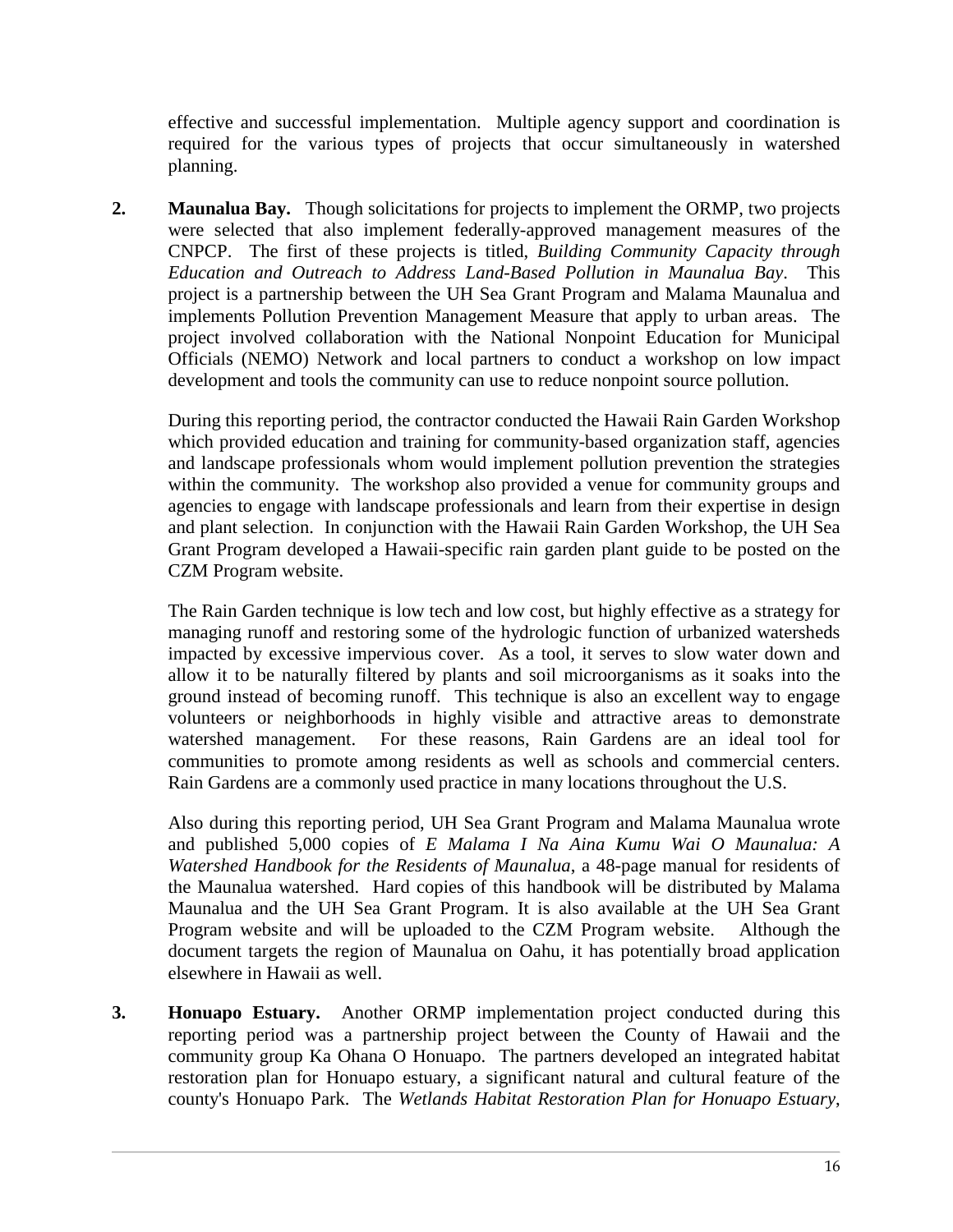provides baselines surveys, topographic/ bathymetric mapping, and GIS mapping of important wetland features and planned restoration activities. The final plan contains several restoration alternatives that were developed in collaboration with the restoration team and others to meet project objectives, solve natural resource problems, and take advantage of opportunities to improve or protect the resources of Honuapo Estuary. The *Wetlands Habitat Restoration Plan for Honuapo Estuary* will be posted to the CZM Program website.

# <span id="page-18-0"></span>**I. Coastal Hazards**

Hawaii is threatened by numerous hazards, many of which affect the near shore area. These hazards include coastal erosion, earthquakes, tsunamis, hurricanes, sea level rise, flooding, subsidence, lava flows, and wildfires. These hazards can result in significant loss of life, property and environmental damage, business loss and interruption, and damage to historical and cultural resources.

An objective of the Hawaii CZM law is to reduce hazard to life and property from tsunami, storm waves, stream flooding, erosion, subsidence, and pollution. A related objective deals with the improvement of the development review process in the management of coastal hazards. The hazard mitigation work of the Hawaii CZM Program is focused on meeting these objectives to achieve greater community resilience to natural hazards.

- **1. State Building Code adopted with Hawaii Wind Design Standards.** A new State Building Code with Hawaii Wind Design Standards was adopted by the State of Hawaii as administrative rules, and became effective as of April 16, 2010 (Hawaii Administrative Rules, Title 3, Subtitle 14, Chapter 180 State Building Code). Appendix W of the Code consists of the Hawaii wind design standards developed through Section 306 and 309 funds and FEMA hazard mitigation grant funds and cover all counties in the State of Hawaii. One year after adoption, all state buildings will be constructed in accordance with the Code. During this reporting period, CZM Program staff continued to work with the four counties and State Building Code Council to ensure that the new wind speed amendment are adopted, no later than two years after adoption of the State Building Code, unless a county acts to specifically amend the code.
- **2. International Building Code Training.** During this period our training goal was to offer a second round of training on the neighbor islands, at least once in each of the counties of Kauai, Maui, and Hawaii. Training sessions have progressed from fundamental courses to courses that target specific areas of need, most notably the performance of building plan reviews. In most cases, training has been extended to county building officials and private sector design professionals, with venue, equipment, and related costs contributed by participants.

During April of this reporting period, the CZM Program co-sponsored the 42<sup>nd</sup> Annual Hawaii Association of County Building Officials (HACBO) Conference, which was held in Hilo, Hawaii. The HACBA Conference was attended by all four counties and featured six educational sessions on various code topics.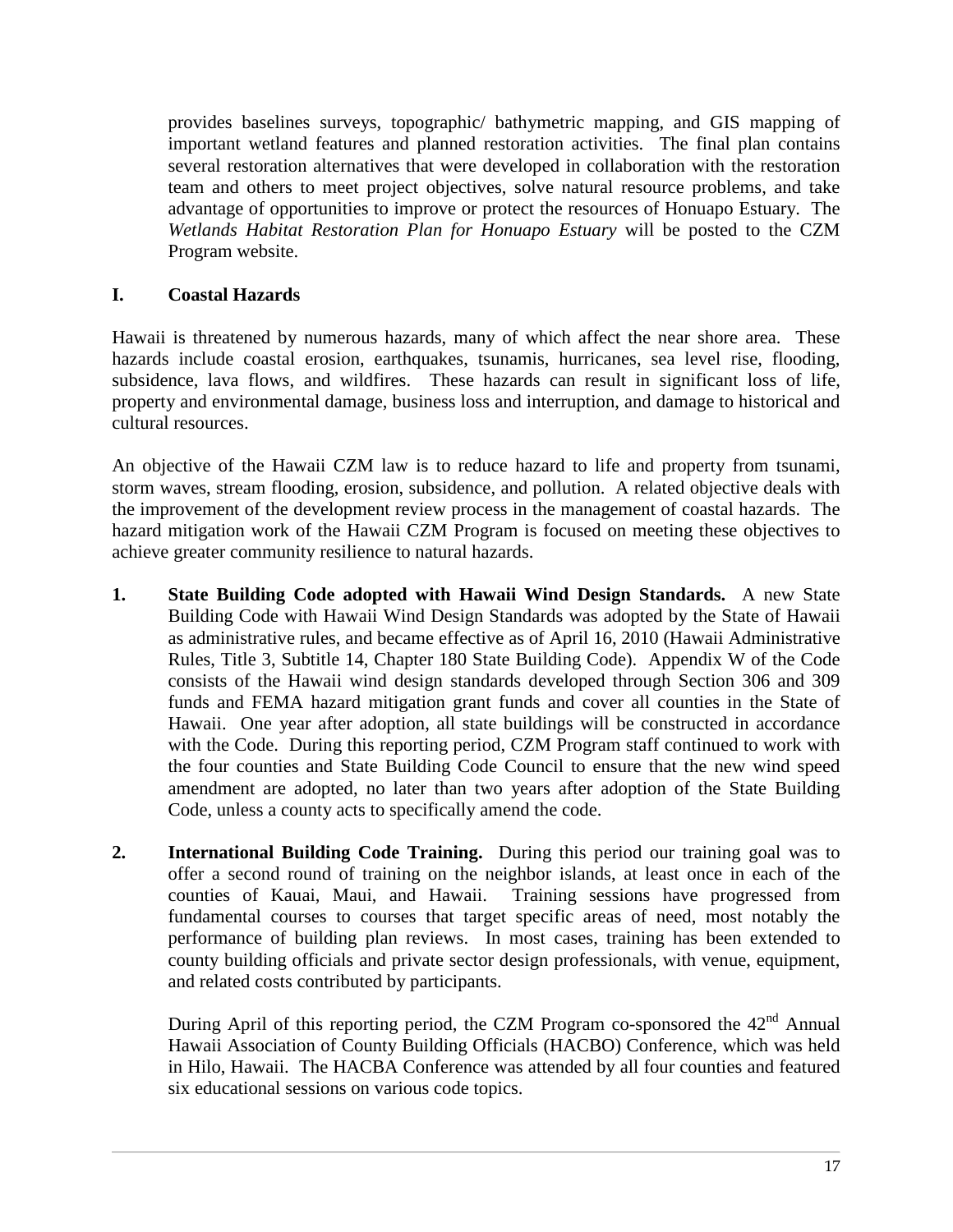**3. Design Guide to Hawaii Wind Design Standards.** During this reporting period the Design Guide to the State of Hawaii Wind Engineering Provisions was completed. The Guide instructs and provides direction to users of the Hawaii-specific wind engineering standards found in Appendix W of the State Building Code. The Guide includes explanation of the technical bases of the standards and numerical, structural, and glazing community storm shelters and residential safe rooms. Inclusion of the sheltering provisions results in a complete package of Hawaii's customized wind standards.

#### <span id="page-19-0"></span>**J. Coastal and Estuarine Land Conservation Program**

Coastal and Estuarine Land Conservation Program (CELCP) has assisted the CZM Program in protecting and preserving coastal scenic and open space resources and valuable coastal ecosystems. The CZM Program supplemented the funds provided by NOAA for the development of a State CELCP plan. The plan provides an assessment of priority land conservation needs and clear guidance for nominating and selecting land conservation projects within the State. By utilizing the State CELCP Plan in partnership with interested government, private for-profit and not-for-profit organizations, and the public, the CZM Program has been able to identify and develop proposals to submit for annual competitive NOAA CELCP grants.

In April 2010, an application to acquire Paukukalo Wetlands in Kihei, Maui was submitted for FY 2011 CELCP funding. During this reporting period, the project was accepted and ranked for funding at Number 18 on the list of "Ready and Eligible CELCP Projects" by NOAA . The project, proposes to purchase a 63.701 acre parcel, which includes 4,500 lineal feet of shoreline. The project was developed for submittal by the Trust for Public Lands and the State Department of Hawaiian Home Lands (DHHL). Acquisition of the property by DHHL will protect the property as a community asset for the island of Maui and the State. The Paukukalo coastal wetland property is one of the few remaining undeveloped shoreline parcels with *loi* and fishponds. Its sand dunes, beaches, and fringing coral reef are crucial habitats for many endemic aquatic species that are Aquatic Wildlife Species of Greatest Conservation Need, as determined by Department of Land and Natural Resources (DLNR). These resources include oopu and aholehole (native fish) and hihiwai and hapawai (native snails) that spawn in Paukukalo estuary areas, kumu (whitesaddle goatfish), wawaeiole (a federally listed endangered edible seaweed), and at least three kinds of rare coral. An endangered Hawaiian monk seal has been observed resting on Paukukalo's beaches, which have provided nesting grounds for threatened green sea turtles. Restoration efforts of the wetlands and springs could provide critical habitat for endangered and threatened native shorebirds.

Also during this reporting period, the Lapakahi project (which was awarded \$1,250,000 in CELCP 2010 grant funding) was finalized and acquired on March 18, 2011, by the DLNR Division of State Parks. The project added 17 shoreline acres to Lapakahi State Historical Park in North Kohala on the Island of Hawaii, located in an area traditionally known as Nuuanu. The acquisition was assisted by a diverse public-private partnership of Kohala community organizations, the Trust for Public Land, the NOAA, CZM Program, the State Legislature, and the State Legacy Land Conservation Program. The purchase protects dozens of significant precontact Hawaiian cultural sites associated with the cultural and archaeological complex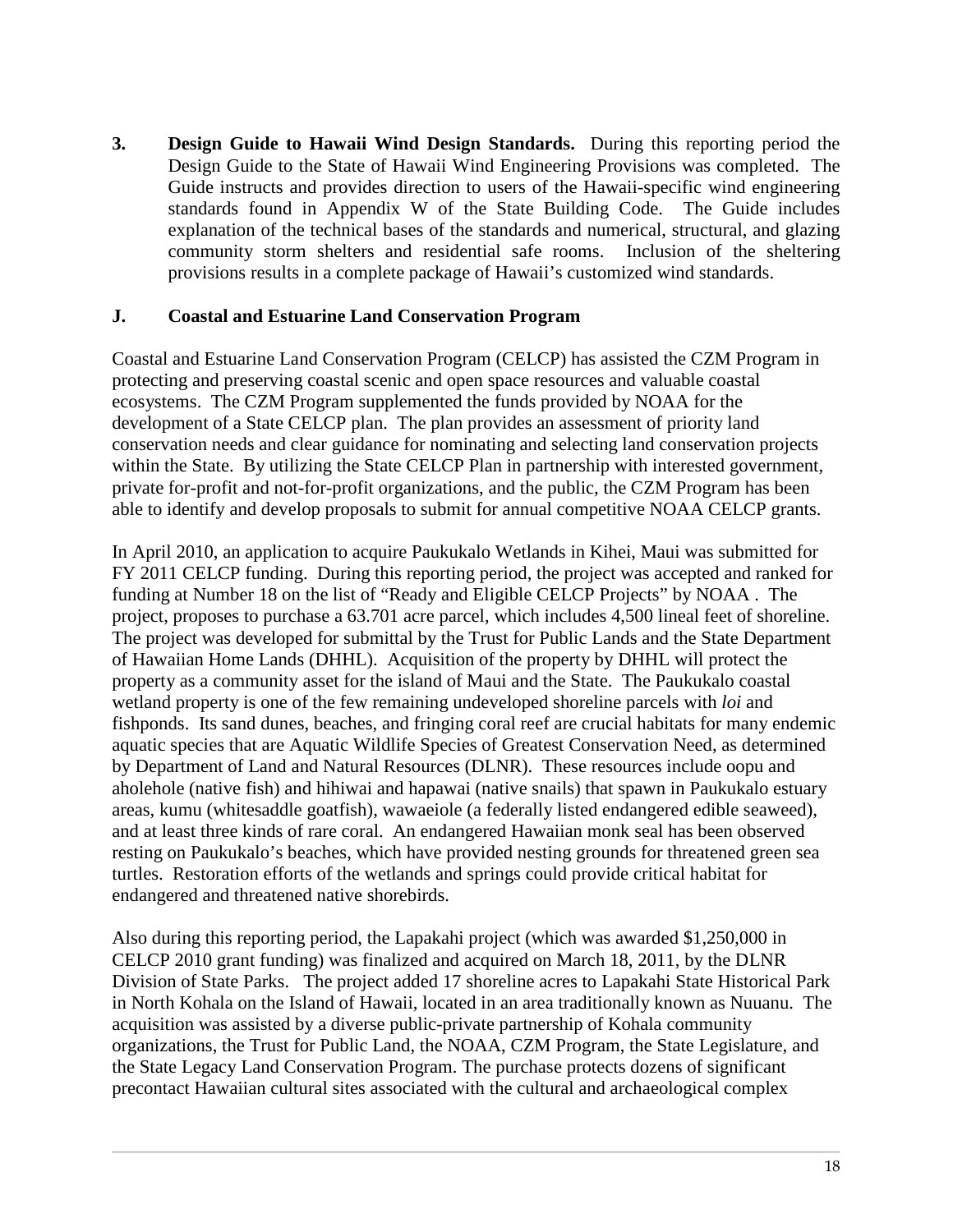within Lapakahi State Historical Park, and protects and provides access to the adjacent Lapakahi Marine Life Conservation District, which serves as habitat for over 116 marine species. The \$2.35 million purchase of the land was made possible by matching grants from NOAA's Coastal Estuarine Land Conservation Program and the State Legacy Land Conservation Program.

# <span id="page-20-0"></span>**K. Special Projects**

During this reporting period, the Special Plans Program of OP oversaw the completion of three important projects: the 2010 Hawaii Statewide Comprehensive Economic Development Strategy (CEDS), Rural Economic Development Report, and a Master Plan for the Agricultural Resource Center of Hoea. The Special Plans Branch also continues to administer the Hawaii Brownfields Cleanup Revolving Loan Fund (HBCRLF) program for coalition partners, the State of Hawaii, the City and County of Honolulu, and the County of Maui.

**1. 2010 Hawaii Statewide Comprehensive Economic Development Strategy (CEDS).**  Accepted in March 2011 by the United States Economic Development Administration (EDA), the 2010 CEDS (Report) is an economic development strategy document for the State of Hawaii to increase Hawaii's economic competitiveness. The Report supports key industry clusters through proposed strategies and projects for implementation. Completion and acceptance of the Report demonstrates that the State of Hawaii has gone through a deliberative and thorough planning process to provide a framework for recommending projects for EDA funding. A CEDS is a precondition to obtain funding under most EDA grant programs. This Report is an update of the 2005 CEDS which was also prepared by the Program.

The 2010 CEDS was a collaborative effort with OP, the State Department of Business and Economic Development & Tourism (DBED&T); the Economic Development Alliance of Hawaii (EDAH); Enterprise Honolulu, Economic Development Boards; County Economic Development Agencies; community, business, non-profit and other organizations; and the public.

- **2. Planning for Rural Economic Development.** Planning for Rural Economic Development (Rural Report) examines rural economic development in Hawaii. Prepared by SMS Marketing and Research Services, Inc., the Rural Report defined "rural", identified rural communities statewide, and developed a baseline of socio-economic conditions of rural communities. Best practices were then identified through a nationwide and statewide review of rural communities who have successfully integrated economic development while maintaining rural character. Lastly, recommendations to support rural economic development in Hawaii were provided.
- **3. Master Plan for Agricultural Resources at Hoea.** Master Plan for Agricultural Resources at Hoea (Master Plan) is comprised of an environmental assessment and a site plan for the development of an agricultural resource center and processing facility in North Kohala, Island of Hawaii. The Master Plan provides the basis for moving forward with land acquisition, design, and construction of this facility. It will help the residents of North Kohala move closer to their goal of strengthening this rural area's local economy.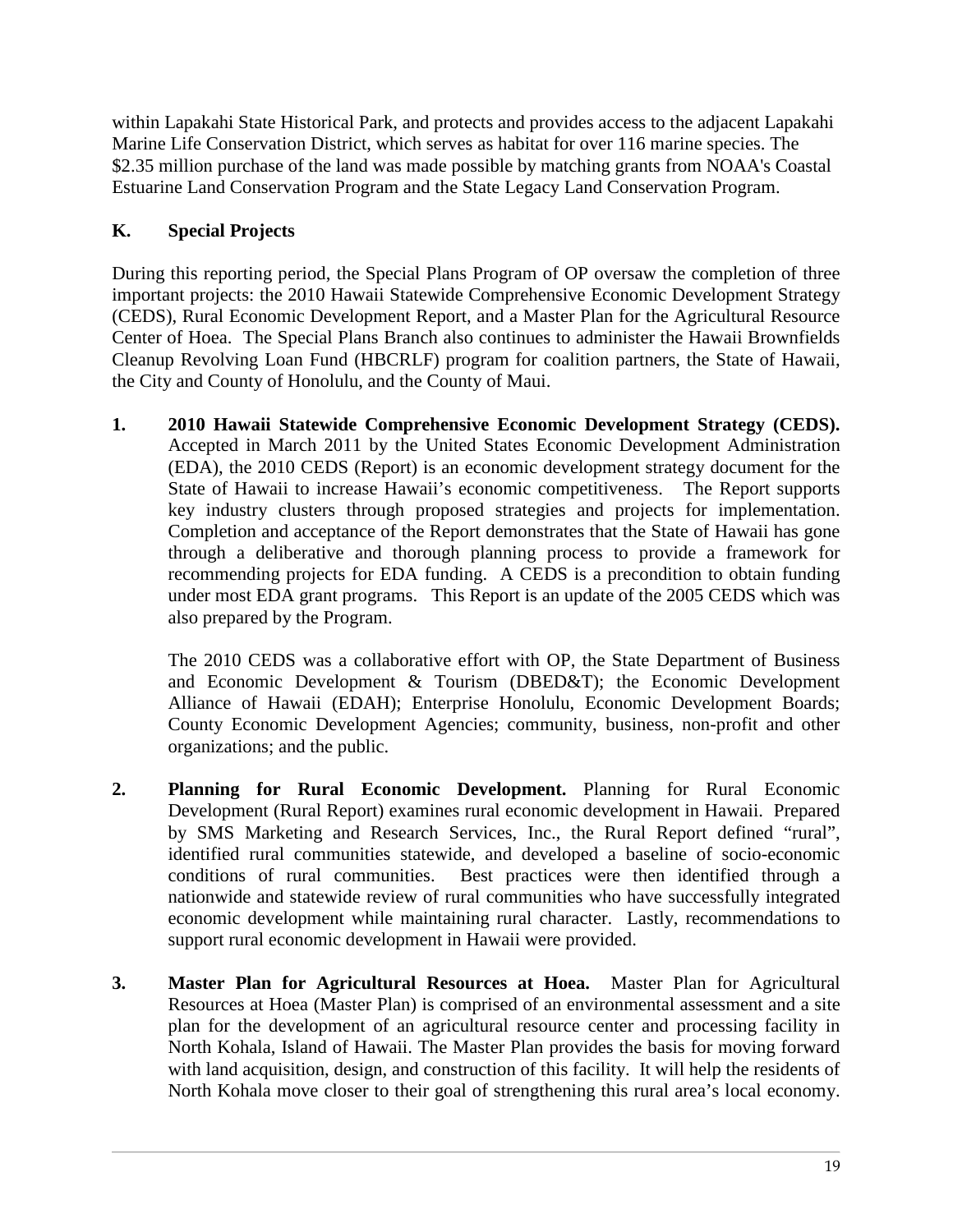The resource center envisioned in the plan will support small farmers and ranchers to ensure the future of agriculture and ranching in the region. Kahua Paa Mua, Inc. and the Hawaii Future Farmers of America Foundation prepared the plan for OP and County of Hawaii.

**4. Hawaii Brownfields Cleanup Revolving Loan Fund (HBCRLF) Program.** The HBCRLF program provides a source of low-cost financing to eligible public, private, and non-profit borrowers for the cleanup of contaminated sites across the State. The program was established through a \$2 million grant from the EPA. A loan for up to \$1.97 million was executed with the Department of Hawaiian Home Lands (DHHL) for the cleanup of a former pesticide mixing and loading facility site on the island on Oahu. The EPA grant ended in April 2011, and OP negotiated a closure agreement with EPA for the program to continue to solicit and fund cleanup loans for eligible properties and borrowers as funds from HBCRLF loans are repaid. The Special Plans Program continues to monitor remediation activities at the East Kapolei site with the Department of Health Office of Hazard Evaluation and Emergency Response (DOH-HEER) providing technical oversight of the remediation. Remediation is expected to be complete by July 2012, and DHHL will make a lump-sum loan repayment in FY 2013.

Lastly, the Special Plans Program is an active participant in the "Grant Hui" of the Fair Share Initiative (FSI) headed by the Office of the Lt. Governor. FSI is working to secure and expend external sources of funding for the State of Hawaii and is a component of "transforming government" in the New Day Plan.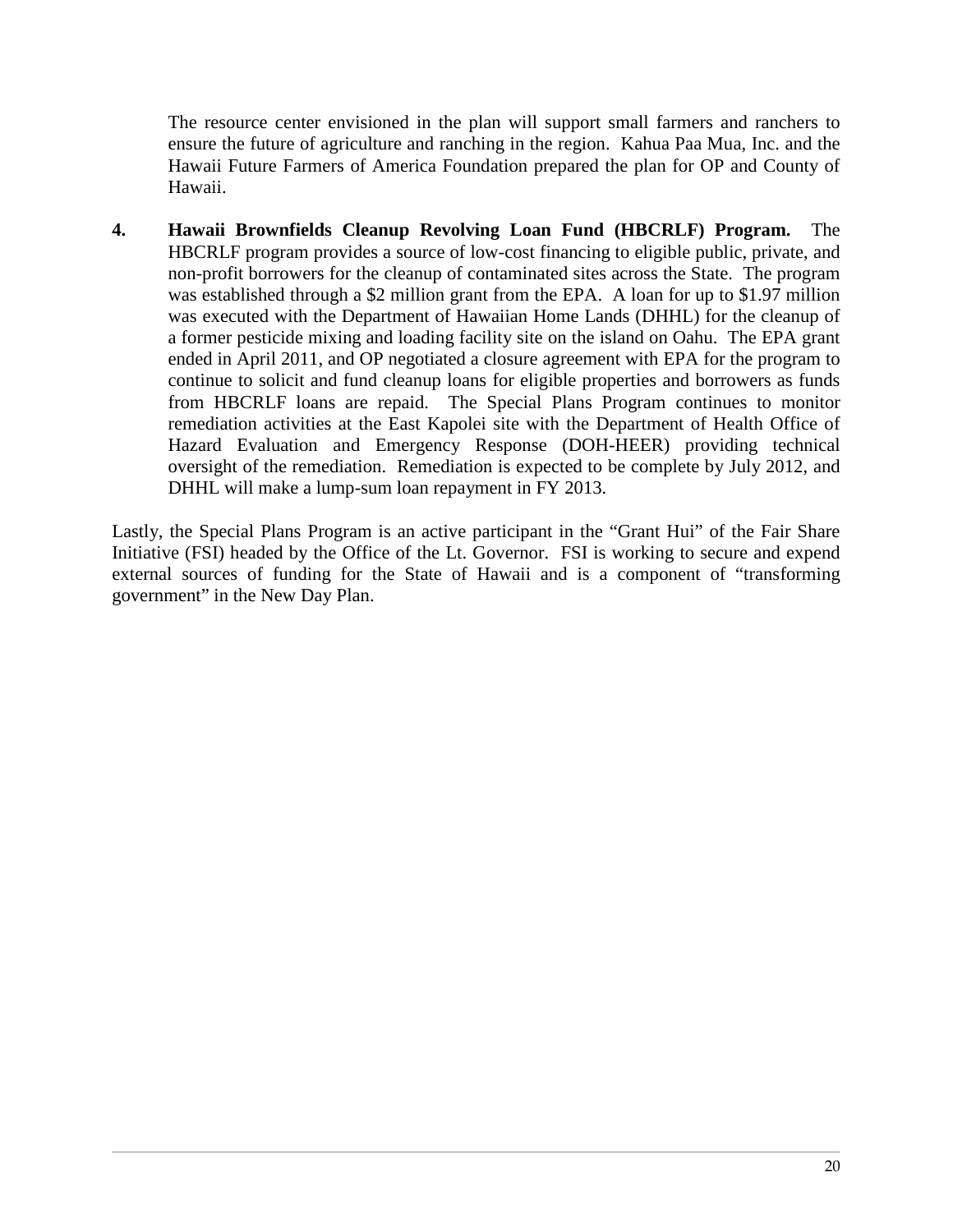## **V. NEW DAY PLAN ACCOMPLISHMENTS**

## <span id="page-22-1"></span><span id="page-22-0"></span>**A. Climate Change Initiatives**

The CZM Program coordinates the ORMP Policy Group and Working Groups in which Climate Change was identified as one of two top priority issues by these groups. The ORMP Working Group partnered with the UH Center for Island Climate Adaptation and Policy (ICAP) to develop *A Framework for Climate Change Adaptation in Hawaii*. The Framework lays out a proposed step by step process by which the State can begin to conduct studies, develop plans and make informed decisions on climate change adaptation.

OP has also developed a Hawaii Climate Change Adaptation Policy to be included as a Priority Guideline in the State Planning Act for legislative consideration. OP drafted this bill in consultation with county, state, and federal agencies as well as business and community stakeholders.

The LUD ensures that all LUC petitions and their supporting environmental documents are reviewed with respect to measures to be taken to adapt to climate change and climate-related hazards, as well as measures to be taken to reduce greenhouse gas emissions related to development and operation of the proposed development.

### <span id="page-22-2"></span>**B. Agricultural Renaissance**

During this reporting period OP was awarded a federal grant of \$100,000 from EDA to develop a strategic plan to increase food security and self-sufficiency in Hawaii. The Special Plans Program has begun work on the development of this plan in cooperation with the State Department of Agriculture.

The LUD supported three voluntary petitions for LUC designation of Important Agricultural Lands (IAL) that led to the designation of a total of over 59,200 acres on the islands of Kauai, Oahu, and Hawaii as IAL. IAL designation provides a higher level of protection for lands so designated; helping to assure that the lands will be available for agricultural use for the near future. Designation also allows the petitioner and lessees of lands designated as IAL to be eligible for tax incentives and other agricultural development program incentives to offset the cost of improvements to agricultural investments such as irrigation systems, agricultural processing facilities, etc.

The GIS Program has assisted in initiatives to determine and designate important agricultural lands. The GIS Program staff assisted in the development of preliminary base maps of agricultural resources lands that the State could use to guide and inform: (1) land use decisionmaking by the LUC and other State agencies; and (2) public investments in agricultural infrastructure and agricultural development programs. This pilot project involved not only GIS mapping of high-value agricultural resource lands, but also the mapping of lands that were unlikely to be available for long-term agricultural use because they were planned for urban use by the counties, under the control of the federal government, or were already subdivided into small lots. The preliminary maps could be further developed to assist in identifying spatial components of programs to increase agricultural and food self-sufficiency.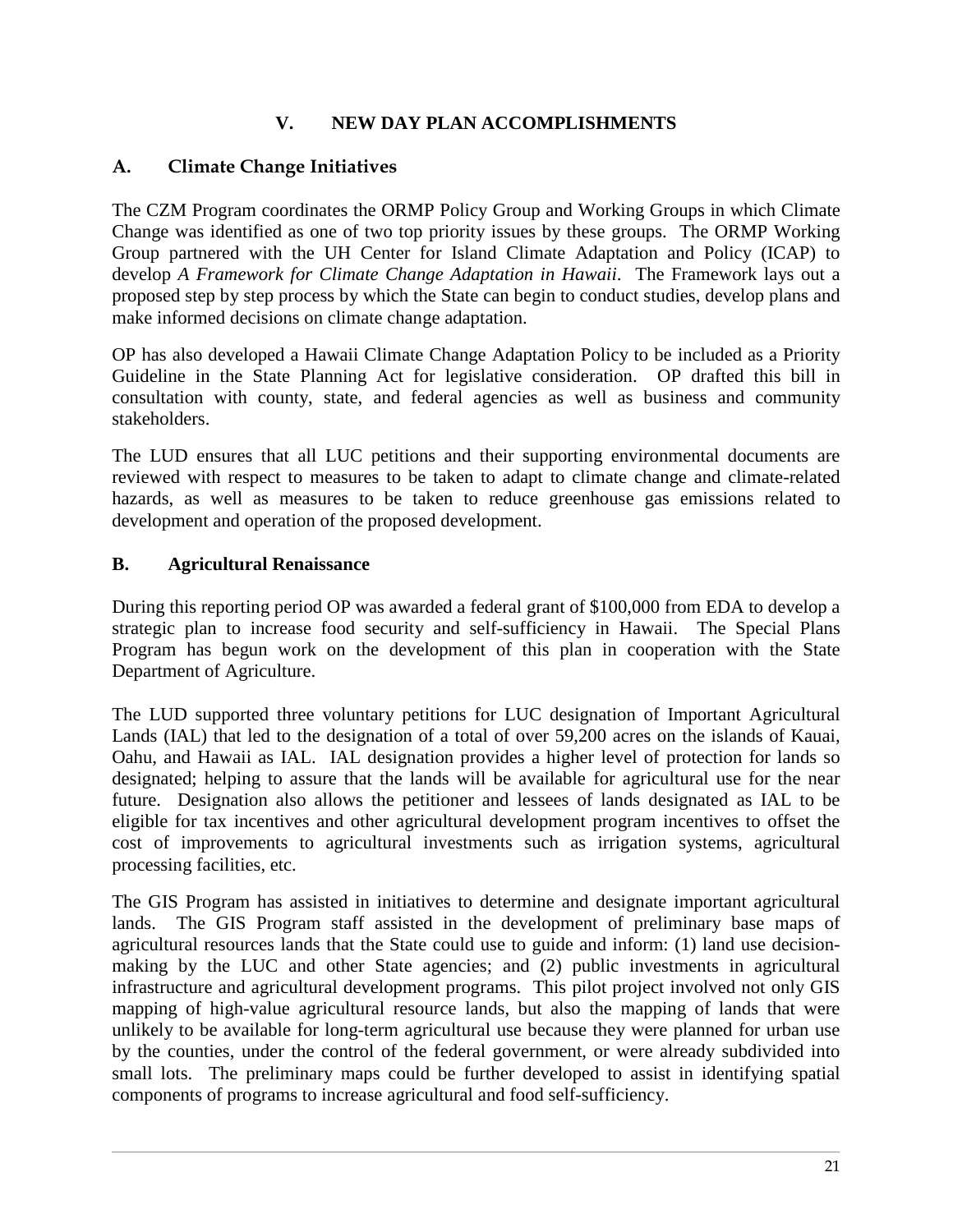# <span id="page-23-0"></span>**C. Workforce**

The LUD supported land use projects proposed before the LUC that included a workforce housing component that comply with or exceed the respective County affordable housing requirements. In FY 2011, these projects included Maui County's Lanai affordable housing project, Forest City/HCDCH's Kamakana project, Kula Ridge Maui project, Koa Ridge Makai/Castle & Cooke Waiawa project, and the Hoopili mixed-use residential project. It is estimated that these projects will provide over 6,600 affordable housing units for sale or rent to households with incomes less than 140% of the median income for the respective county.

OP in partnership with the Economic Development Boards, county Economic Development Agencies and the Economic Development Alliance of Hawaii prepared the 2010 Statewide Comprehensive Economic Development Strategy (CEDS) to make job creation infrastructure projects eligible for federal EDA funds from 2010 through 2015. The CEDS involved a broadreaching community goal-setting process and generated project proposals to grow preferred industry clusters on all islands. This project was made possible by grant funds from the US Department of Commerce, Economic Development Administration (EDA).

# <span id="page-23-1"></span>**D. Energy Independent Hawaii**

The GIS Program, in cooperation with the DBEDT Energy Office, provided mapping and analysis for potential siting of wind farms, mapping of areas with warm ground water potential and wave energy potential, and helped to analyze areas with potential for biofuel crops. One result of these efforts is the development of a web mapping application for renewable energy resources in Hawaii.

In support of the Hawaii Clean Energy Initiative, LUD continues to work with petitioners to identify measures that could be incorporated into projects to increase energy efficiency and energy conservation, and promote greater use of alternative renewable energy sources for projects. Two petitioners have committed to making all or a portion of their residential units capable of installing photo-voltaic (PV) systems; one of these has committed to installing PV systems in at least ten percent of their residential units. At least two other petitions have indicated that they will offer PV systems as an option for interested purchasers.

# <span id="page-23-2"></span>**E. Sustainable Use and Management of Natural Resources**

The CZM Program determines the acceptable activities and use of resources for Hawaii's valuable land and water resources in the State's coastal zone. The CZM Program works to ensure a balance between competing demands for limited and often fragile coastal and marine resources and provides the policy umbrella for designing and carrying out uses and activities that affect these resources. The CZM Program is in alignment with the New Day theme of stewardship of our natural resources and is undertaking many projects and activities such as the ORMP which support this theme.

OP worked with the UH Public Policy Center for the passage of Act 181 (2011), which made the Hawaii 2050 Sustainability Plan a Priority Guideline under the Hawaii State Planning Act.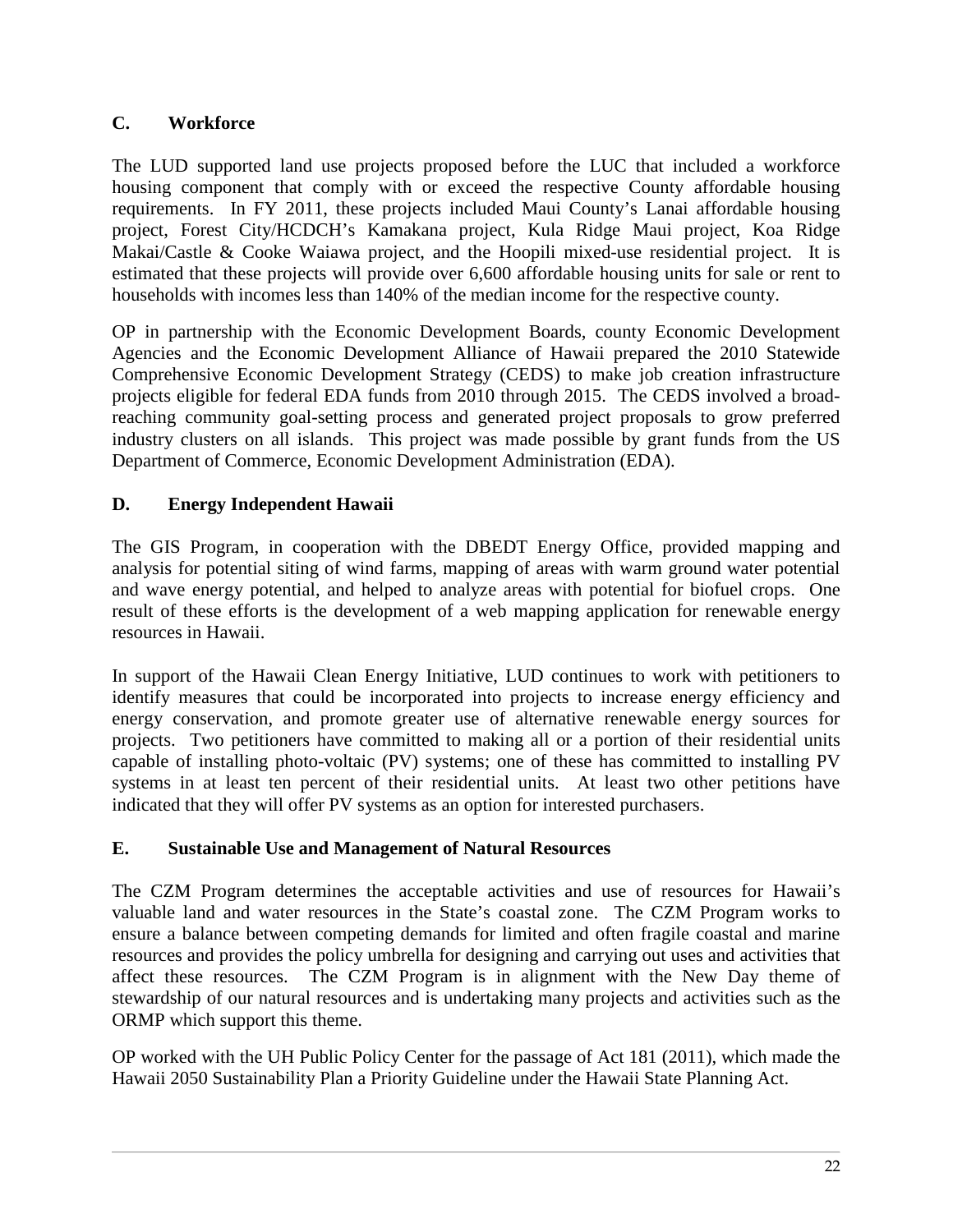OP coordinated and facilitate the two-day workshop by the Governors' Institute on Community Design to allow Administration decision-makers to consider how to implement sustainability under the New Day agenda, Hawaii 2050 Sustainability Plan, and State Planning Act.

The LUD recommends to petitioners before the LUC to prepare sustainability plans for their land use projects to identify specific mitigation measures for energy, resource use, sustainable site design and building practices, etc. that the petitioner will commit to incorporating in the development and operational phases of their projects. LUD now routinely requests imposition of a condition of approval that requires petitioners to implement sustainability plans and/or practices for their proposed projects.

The LUD also recommends to petitioners the use of low impact development (LID) practices in project design and development, which provides alternative approaches for managing stormwater and runoff onsite as opposed to channeling runoff and drainage offsite to streams and coastal waters. LUD now routinely requests language incorporating the use of LID to the extent feasible as a condition of approval.

OP is also in receipt of previously awarded federal grants to develop a natural disaster economic recovery strategy as well as developing an economic development strategy for Native Hawaiian communities. Work will commence upon the completion of the current project to develop a strategic plan to increase food security and self sufficiency in Hawaii.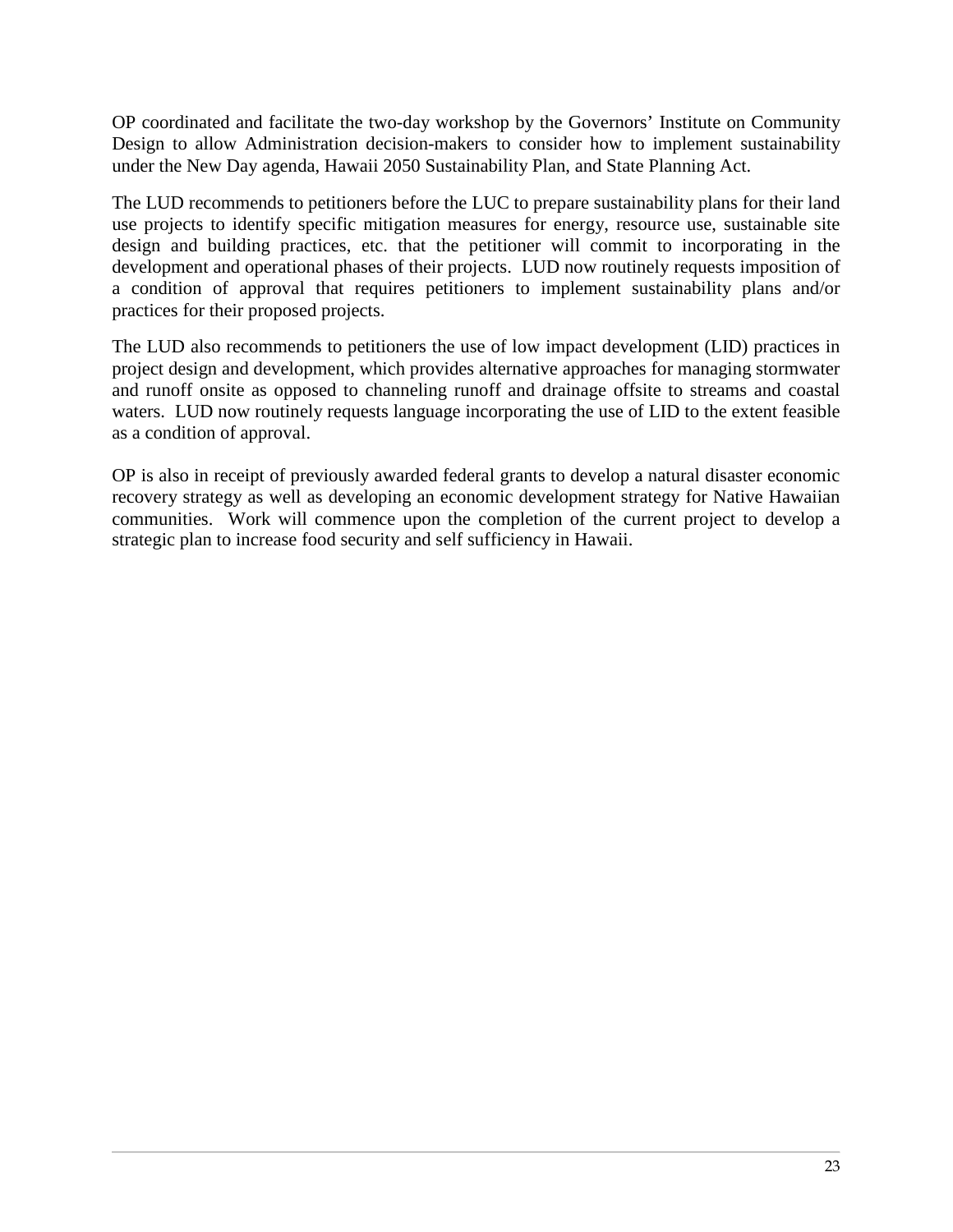#### **V. CLOSING**

<span id="page-25-0"></span>Hawaii is a beautiful place, a unique environment composed of an intimate connection between land and sea. The quality of life is derived from a vibrant and healthy sea, a rich and resourceful ocean. However, through generations of continuous ocean harvesting and land development, the ocean and coastal environment is being rapidly degraded and depleted. Regional and global circumstances create new challenges such as climate change, sea level rise, ocean acidification, and increased frequency and severity of coastal hazards. Land is becoming less available because population growth and economic expansion require more land for homes, work, infrastructure, and food production.

The need to achieve a sustainable balance for the island ecosystem is more pronounced than ever. Developing and maintaining a strong and healthy economy, protecting the environment, educating the people, and creating new conservation tools to protect the land and coastal resources are worthy pursuits and need to be effectuated. The goal is to make Hawaii a better place to live, for today and future generations. Everyone must work together to achieve this goal. It is by respecting and taking care of nature that nature, in return, can provide the rich resources for everyone to enjoy.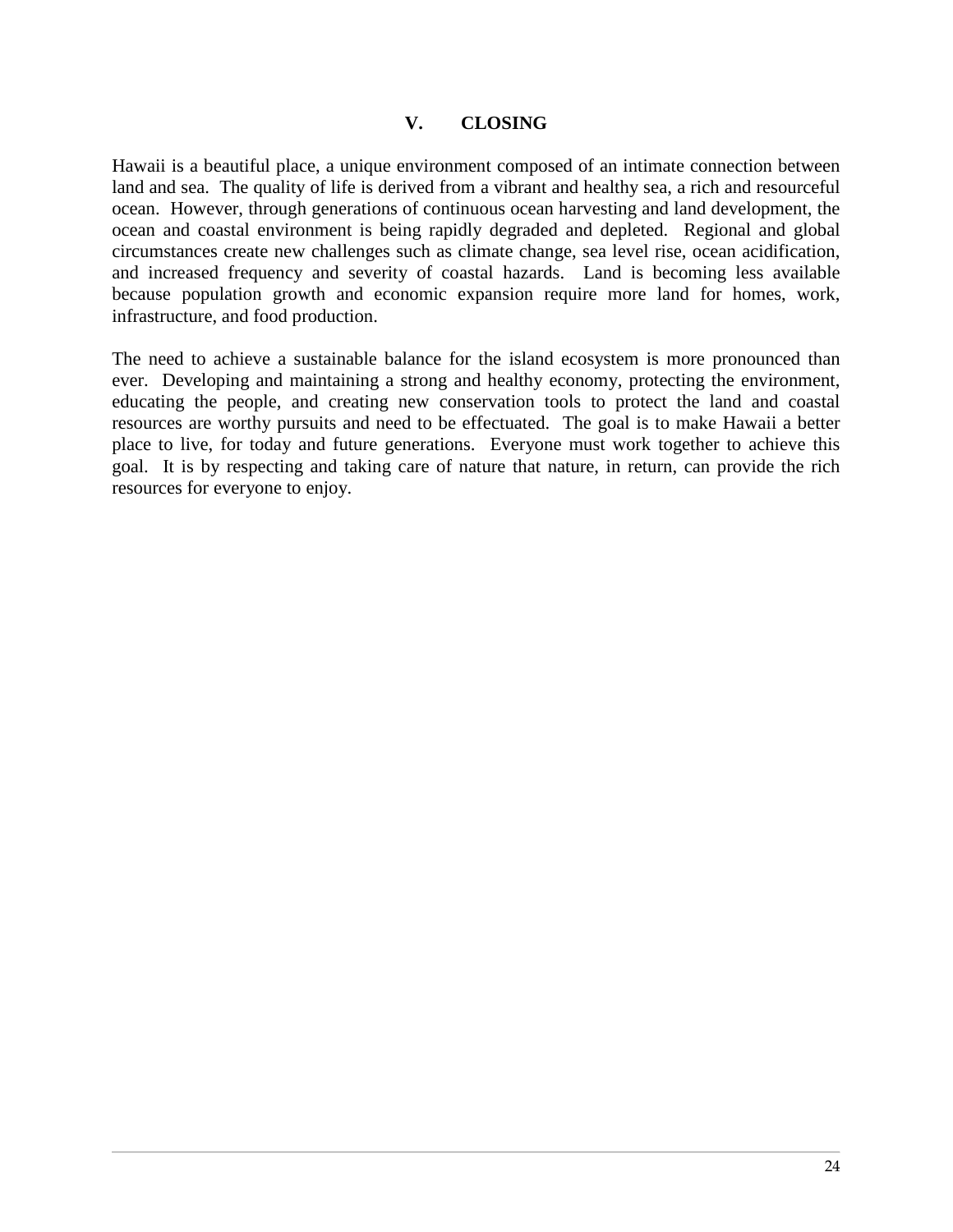#### **VI. LEGISLATIVE PROPOSALS**

<span id="page-26-0"></span>Global warming is evident in Hawaii: surface temperature is rising, rainfall and stream flow has decreased, drought has prolonged, rain intensity has increased, heavy rainfall amounts have increased, sea level and sea surface temperatures have increased, and the ocean is acidifying. Because these trends are likely to continue, (1) scientists anticipate growing impacts to Hawaii's water resources and forests, coastal communities, and marine ecology; (2) it is timely to consider adaptation and mitigation strategies; (3) there is significant need for sustained and enhanced climate monitoring and assessment activities; and (4) there is a compelling requirement for focused research to produce models of future climate changes and impacts. Even if greenhouse gas emissions are reduced to 1990 levels, Hawaii will still be significantly impacted by global climate change well into the future.

Therefore, OP proposes a bill that focuses on preparing for and adapting to the expected impacts of climate change. The proposed bill amends the Hawaii State Planning Act (HRS Chapter 226) by adding a climate change adaptation priority guideline under Part III. Priority guidelines focus state and county resources on major areas of statewide concern that merit priority attention to improve the quality of life for Hawaii's present and future population through the pursuit of desirable courses of action. The priority guideline will serve as a guiding policy for adapting to the expected impacts of climate change through the existing implementation provisions of the Hawaii State Planning Act, which include guiding all major state and county activities, programs, budgetary, land use, other decision making processes, and county general plans and development plans, pursuant to part II of the Hawaii State Planning Act.

The bill will encourage collaboration and cooperation between county, state, and federal agencies, policy makers, businesses, and other community partners to plan for the impacts of climate change and avoid, minimize, or mitigate loss of life, land, and property of future generations. The public will benefit from the State's increased resilience to the effects of climate change and the improved efficiency of state and county agencies working toward this end.

The priority guideline will serve as a guiding policy for adapting to the expected impacts of climate change through the existing implementation provisions of the Hawaii State Planning Act, which include guiding all major state and county activities, programs, budgetary, land use, other decision making processes, and county general plans and development plans, pursuant to part II of the Hawaii State Planning Act.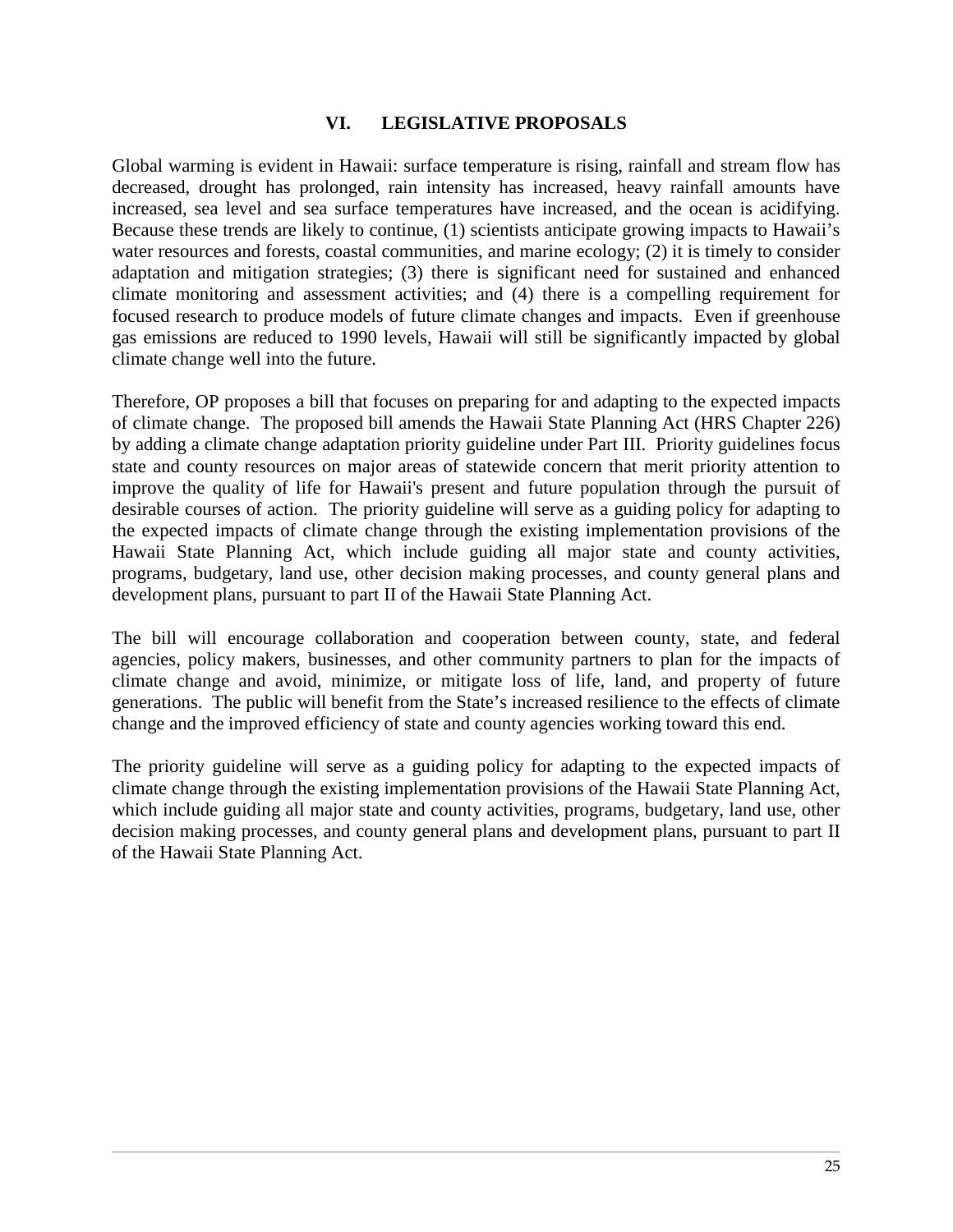# **VII. ACRONYMS**

<span id="page-27-0"></span>

| <b>CBRM</b>   | <b>Community-Based Resource Management</b>                 |
|---------------|------------------------------------------------------------|
| <b>CDD</b>    | <b>Community Development District</b>                      |
| <b>CEDS</b>   | <b>Comprehensive Economic Development Strategy</b>         |
| <b>CELCP</b>  | <b>Coastal and Estuarine Land Conservation Program</b>     |
| <b>CNPCP</b>  | <b>Coastal Nonpoint Pollution Control Program</b>          |
| <b>CZARA</b>  | <b>Coastal Zone Act Reauthorization Amendments (CZARA)</b> |
| <b>CZM</b>    | <b>Coastal Zone Management</b>                             |
| CZMA          | <b>Coastal Zone Management Act</b>                         |
| <b>DBEDT</b>  | Department of Business, Economic Development and Tourism   |
| <b>DLNR</b>   | Department of Land and Natural Resources                   |
| <b>DOH</b>    | Department of Health                                       |
| <b>EDA</b>    | United States Economic Development Administration          |
| <b>HAR</b>    | Hawaii Administrative Rules                                |
| <b>HBCRLF</b> | Hawaii Brownfields Cleanup Revolving Loan Fund             |
| <b>HCDA</b>   | Hawaii Community Development Authority                     |
| <b>HRS</b>    | <b>Hawaii Revised Statutes</b>                             |
| <b>IAL</b>    | <b>Important Agricultural Lands</b>                        |
| <b>ICAP</b>   | <b>Center for Island Climate Adaptation</b>                |
| <b>INRMP</b>  | <b>Integrated Natural Resources Management Plans</b>       |
| <b>GIS</b>    | Geographic Information System                              |
| <b>LUC</b>    | <b>Land Use Commission</b>                                 |
| LUD           | Land Use Division                                          |
| <b>MACZAC</b> | Marine and Coastal Zone Advocacy Council                   |
| <b>NGO</b>    | Non-governmental Organizations                             |
| <b>NOAA</b>   | National Oceanic and Atmospheric Administration            |
| <b>NOC</b>    | <b>National Ocean Council</b>                              |
| <b>NOP</b>    | <b>National Ocean Policy</b>                               |
| <b>OCRM</b>   | Office of Ocean and Coastal Resource Management            |
| <b>OP</b>     | Office of Planning                                         |
| <b>ORMP</b>   | Ocean Resources Management Plan                            |
| <b>PMS</b>    | Performance Measurement System                             |
| SMA           | Special Management Area                                    |
| <b>SOP</b>    | Sub-Regional Ocean Partnership                             |